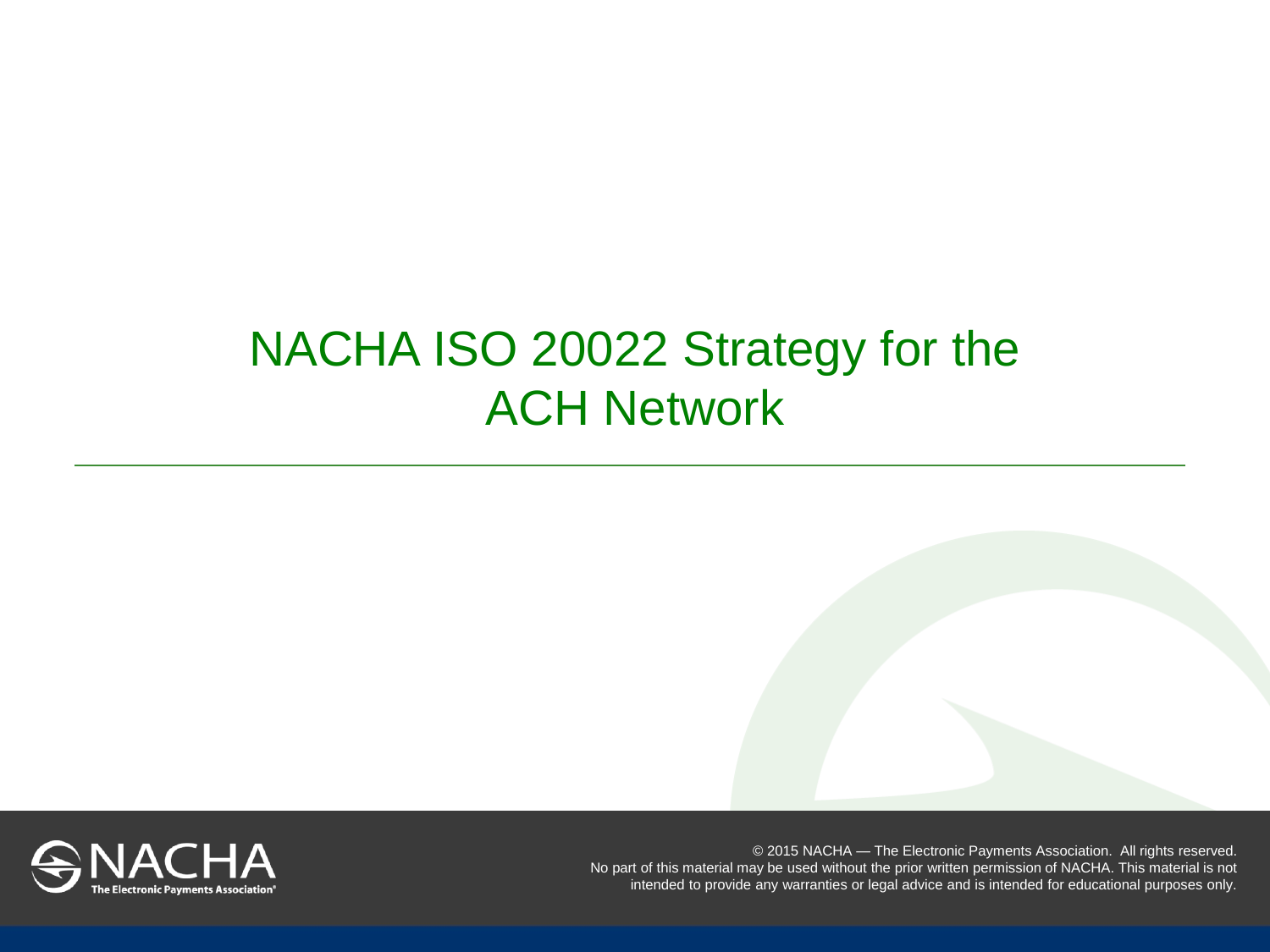# **ISO 20022 Overview**

# **What is ISO?**

- The International Standards Organization
- The U.S. is a member and contributor through the Accredited Standards Committee (ASC) X9

# **What is ISO 20022?**

- A harmonized set of messaging standards across major financial services domains – Payments, Securities, Trade, Card and FX
- Based on a shared data dictionary and business process model
- Freely available to all members of the financial services community
- Foundation of SWIFT's future standards development (SWIFT MX)



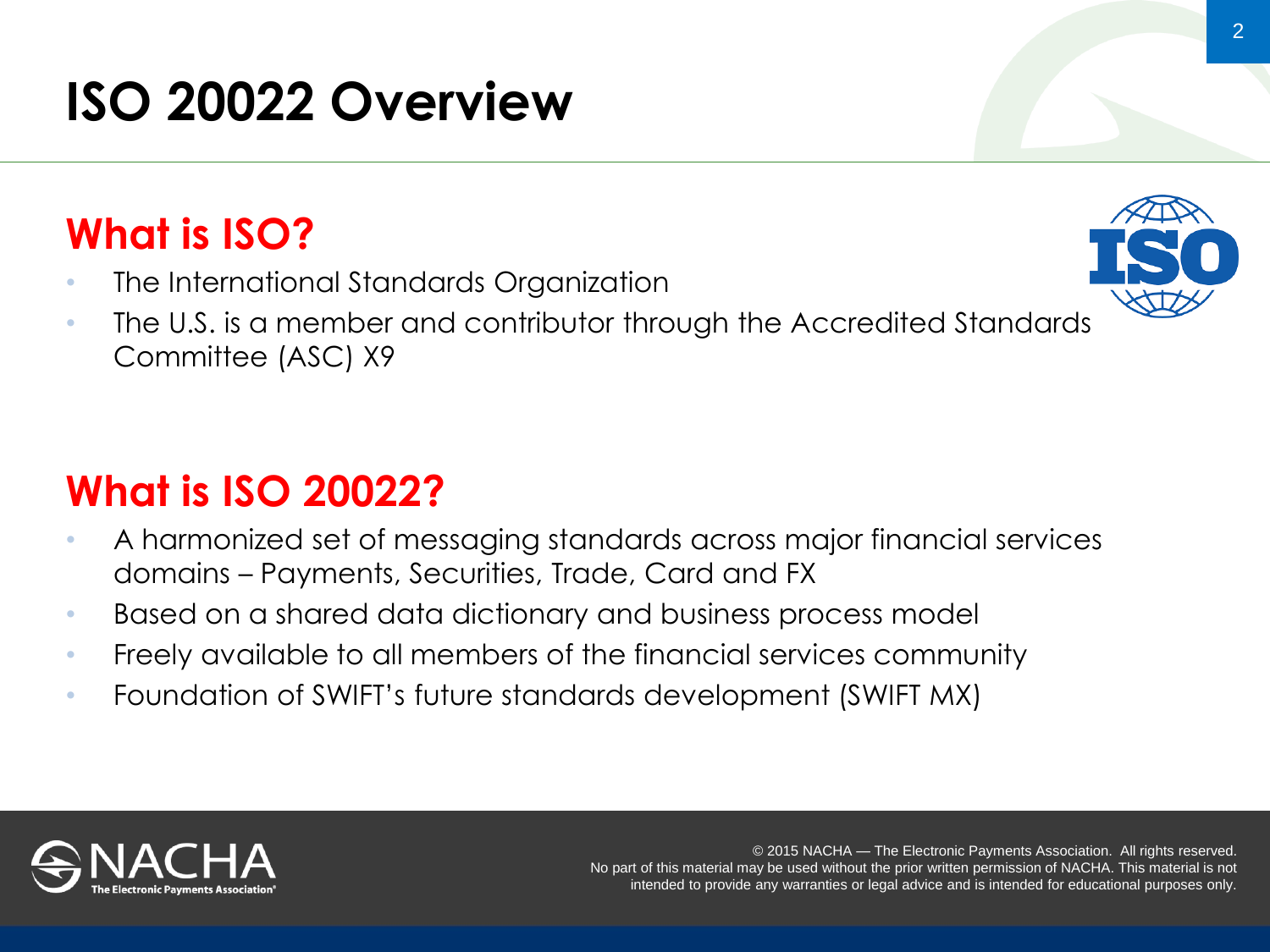### NACHA's ISO 20022 Strategy for the ACH Network – Definitions

- ISO 20022 ACH Integration
	- Industry tools and solutions that allow ACH users to translate and integrate the ISO 20022 Payment Message standard for both electronic payments initiation and payments remittance without making changes to the current ACH formats and with the support of the *NACHA Operating Rules*
- ISO 20022 ACH Conversion
	- The current ACH file formats are converted to ISO 20022 Payment Messages for all ACH payment types to all endpoints with the support of the *NACHA Operating Rules,* as revised to accommodate the different ISO formats or messages

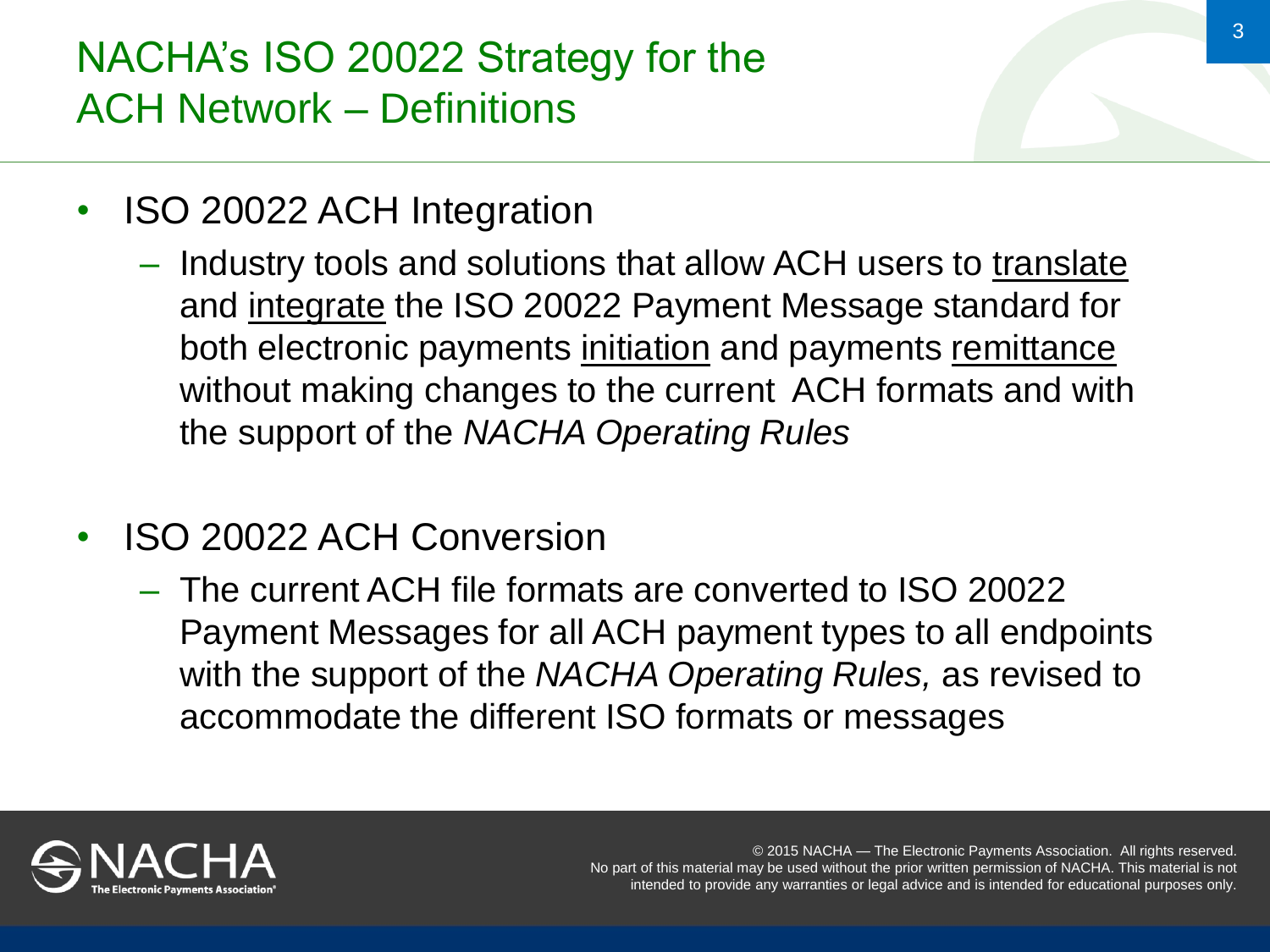# NACHA ISO 20022 ACH Integration Solutions



- XML-ACH Remittance Opt-In Program
	- Defines rules for the exchange of ISO 20022 formatted remittance messages (remt.00x) for B2B transactions in a standardized XML format
	- Expands ACH Remittance offerings from existing ability to support extensive remittance information to an option to support XML
	- ISO 20022 Mapping Guide & Tool
		- Provides standardized guidance to facilitate translation of ISO 20022 pain.001 credit transfer payment messages into ACH transactions

*NACHA participates in domestic and international forums to promote standardized ISO 20022 implementations for payments systems*

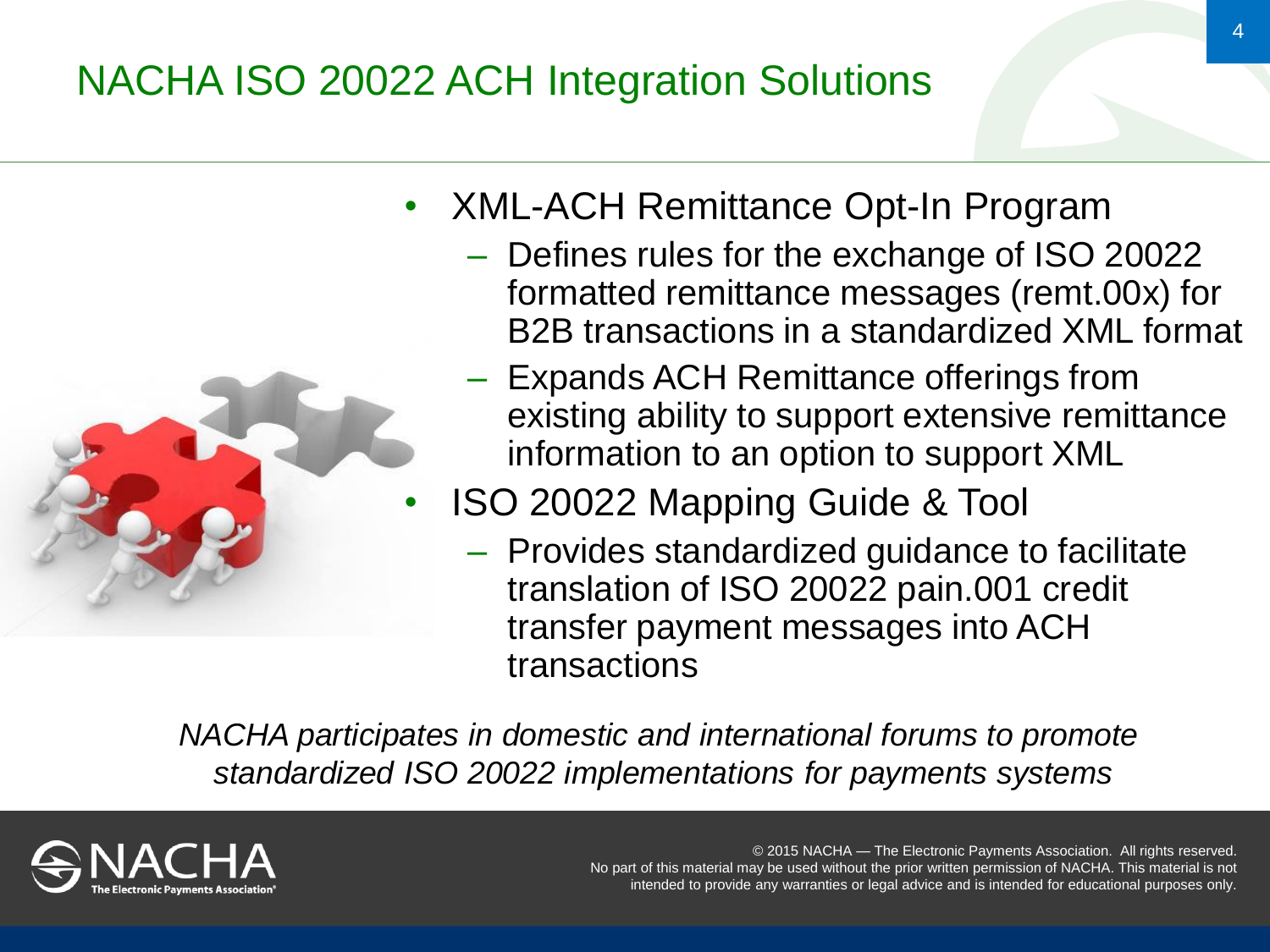### NACHA ISO 20022 ACH Integration Solutions: What's Next?

- XML-ACH Remittance Rule
	- Initiate NACHA rulemaking process to transition XML-ACH Remittance Opt-In Program to requirement as part of *NACHA Operating Rules*
	- Continue outreach to the industry to gain feedback
- Enhance ISO 20022 Mapping Guide & Tool
	- Expand to support additional ISO messages and mapping to other ACH payments types



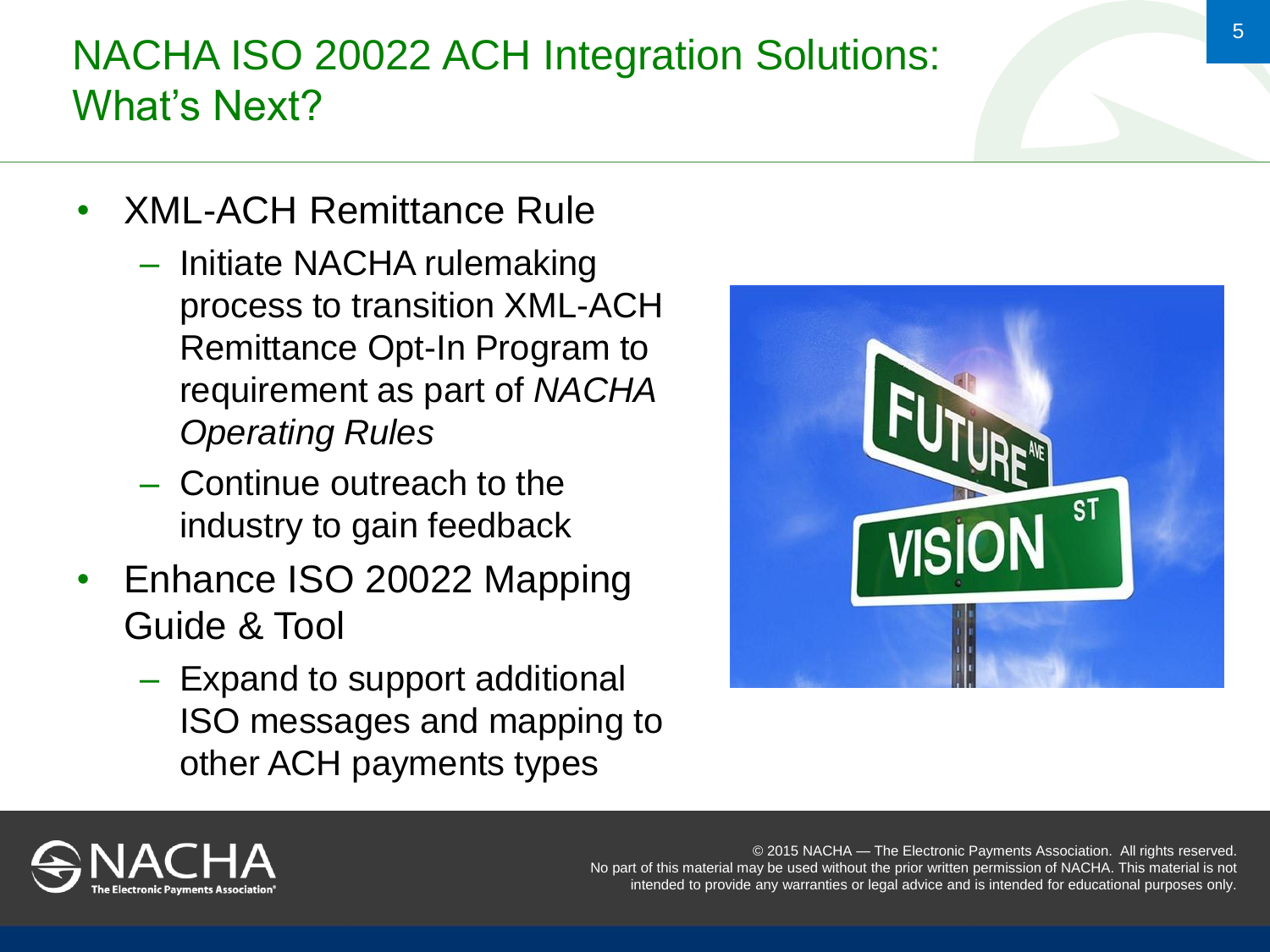#### Available Now: ISO 20022 Integration with B2B Credit ACH Formats



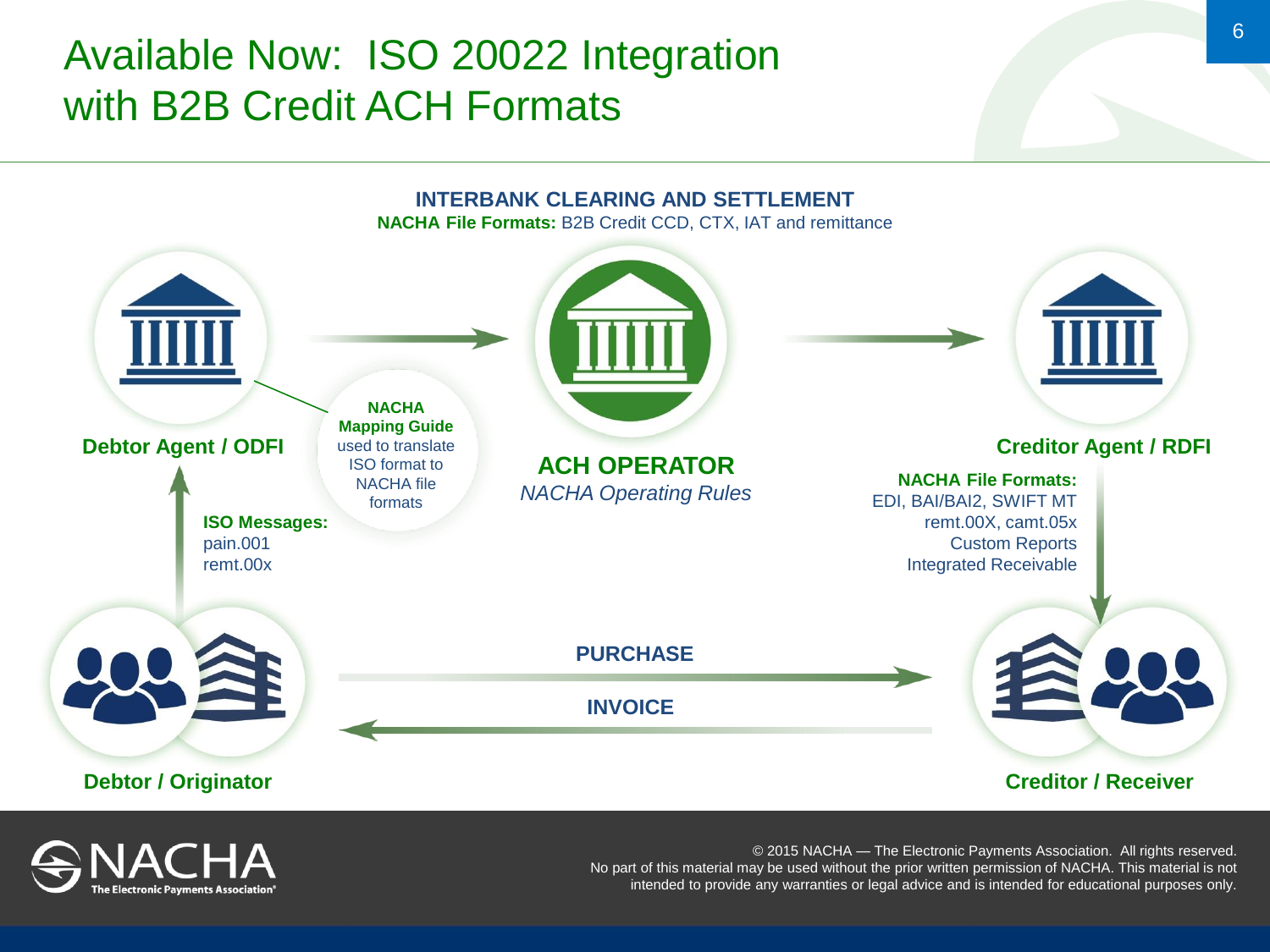#### Next: Expand ISO 20022 Integration Mapping to All ACH B2B, C2B/B2C and Related Messaging SECs (Credit and Debit)



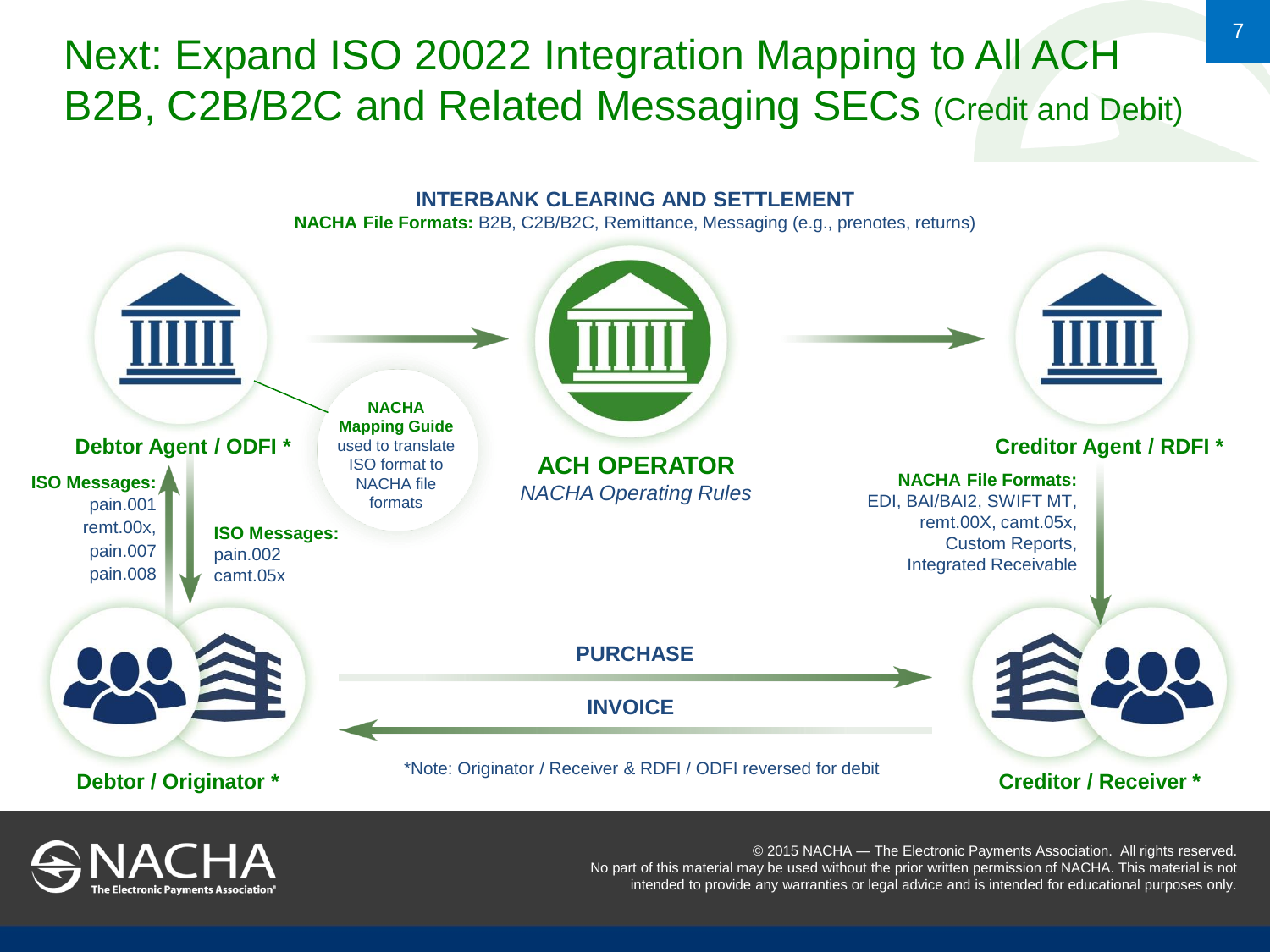# ISO 20022 ACH Conversion Exploration

- NACHA is a member of the ISO 20022 Stakeholder Group to better understand the specific U.S. needs for low and high value payment messaging and implications of replacing proprietary formats
- The Payments Innovation Alliance formed a ISO 20022 Task Force to identify potential use cases for converting the current ACH formats to ISO 20022 Payment Messages. They were asked:

*What could ACH Network users do better, faster or more efficiently with ISO 20022 vs. the current ACH formats?*

- Currently eight use cases have been identified
- NACHA will continue to conduct industry outreach to obtain feedback on ISO 20022 ACH conversion use cases

*NACHA participates in domestic and international forums to promote standardized ISO 20022 implementations for payments systems*

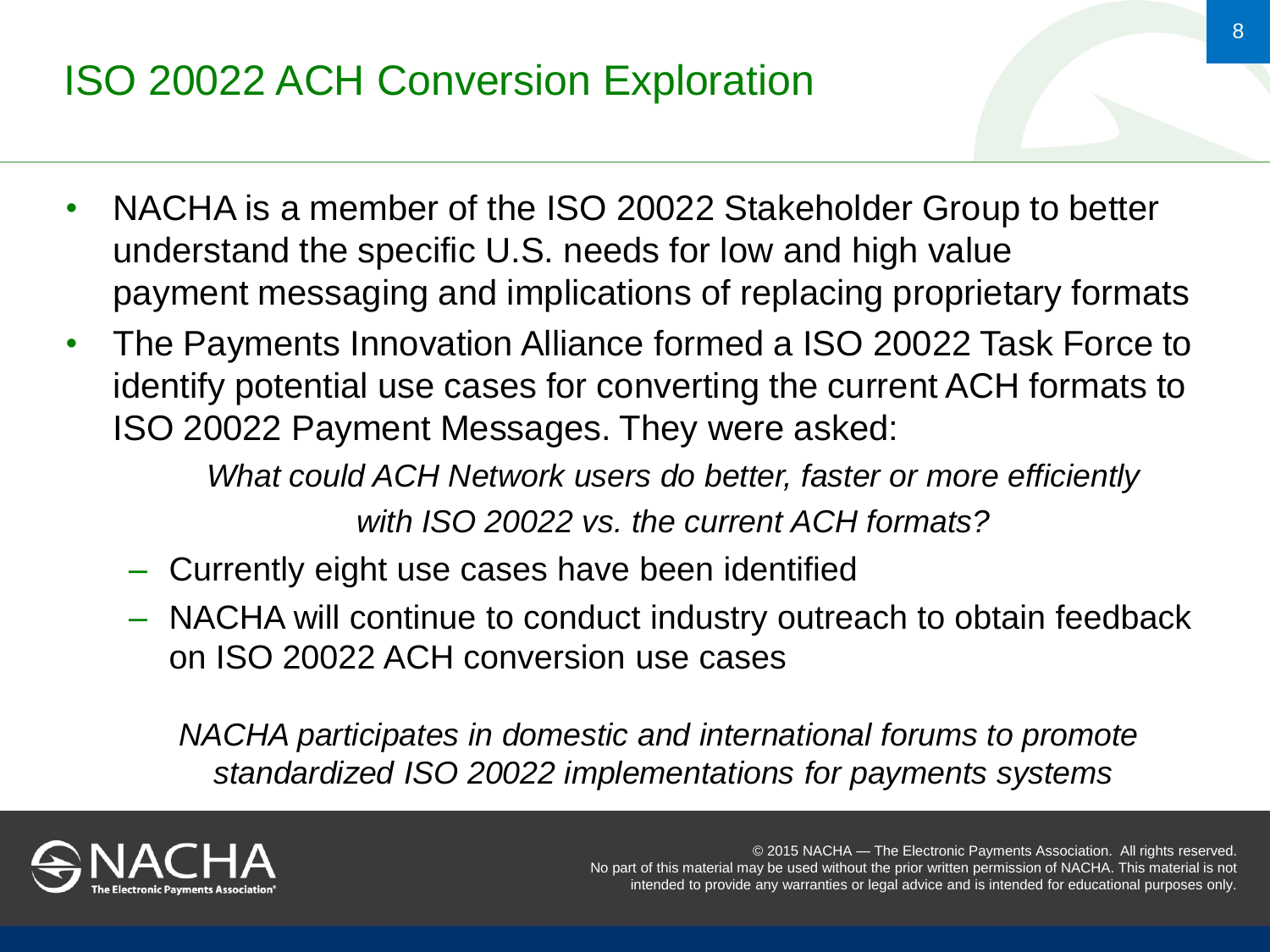- There are potential "triggers" or events that will influence decisions around when, if or how to convert the current ACH format to an ISO 20022 format
	- Significant gaps or opportunities are not met by ISO 20022 ACH Integration impacting users
	- The ACH operators complete significant system and operation modernization efforts that would create a catalyst for ACH format conversion
	- Adjacent systems that facilitate "STP" are updated to ease acceptance and utilization of ISO formats for all parties including accounting, banking and reporting systems for payments, and remittance included in the ACH flow
	- The benefits of ISO 20022 ACH format conversion justify the potential industry cost
	- Regulatory/mandatory requirements

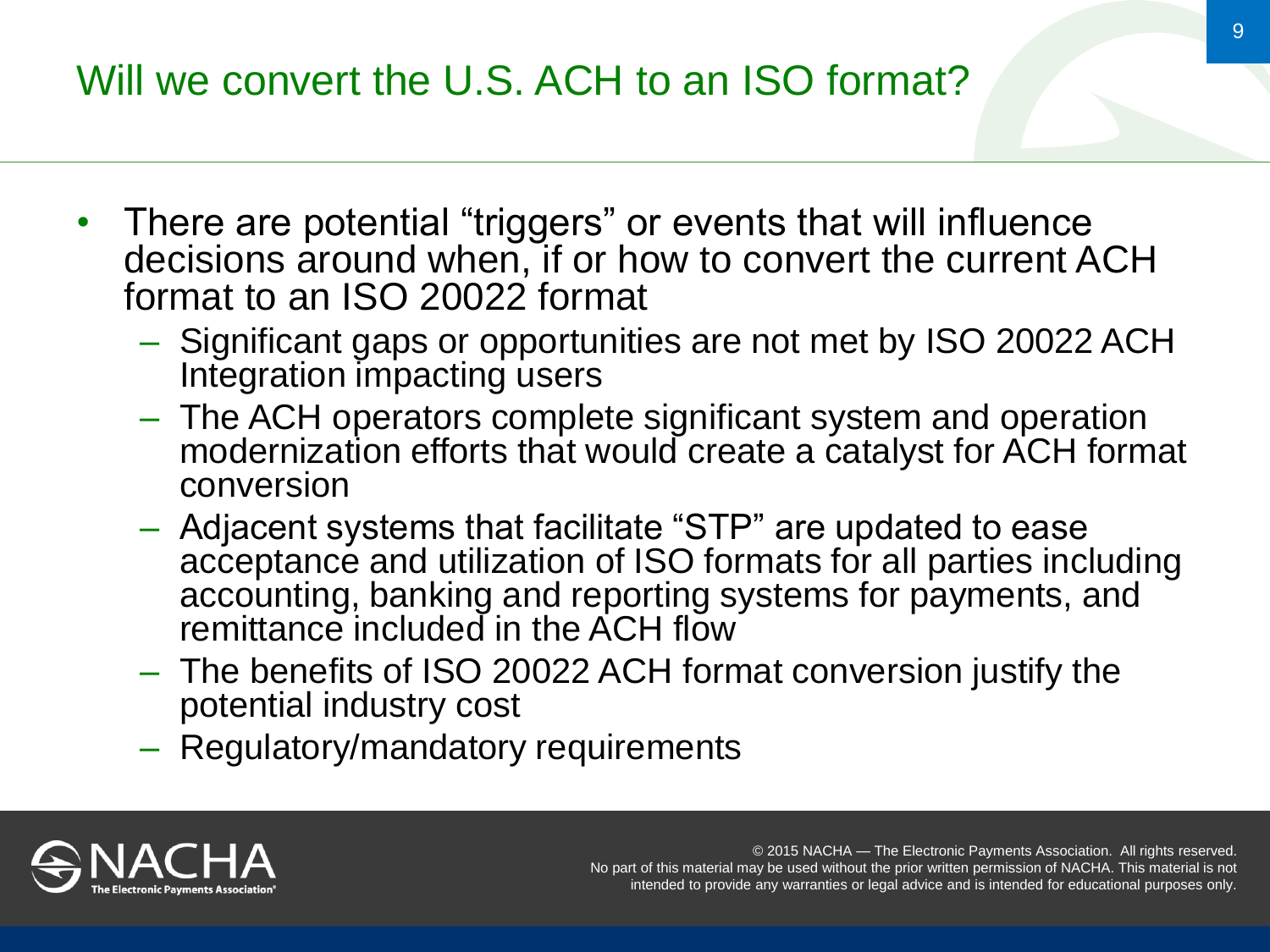### ISO 20022 ACH Format Conversion

**INTERBANK CLEARING AND SETTLEMENT**



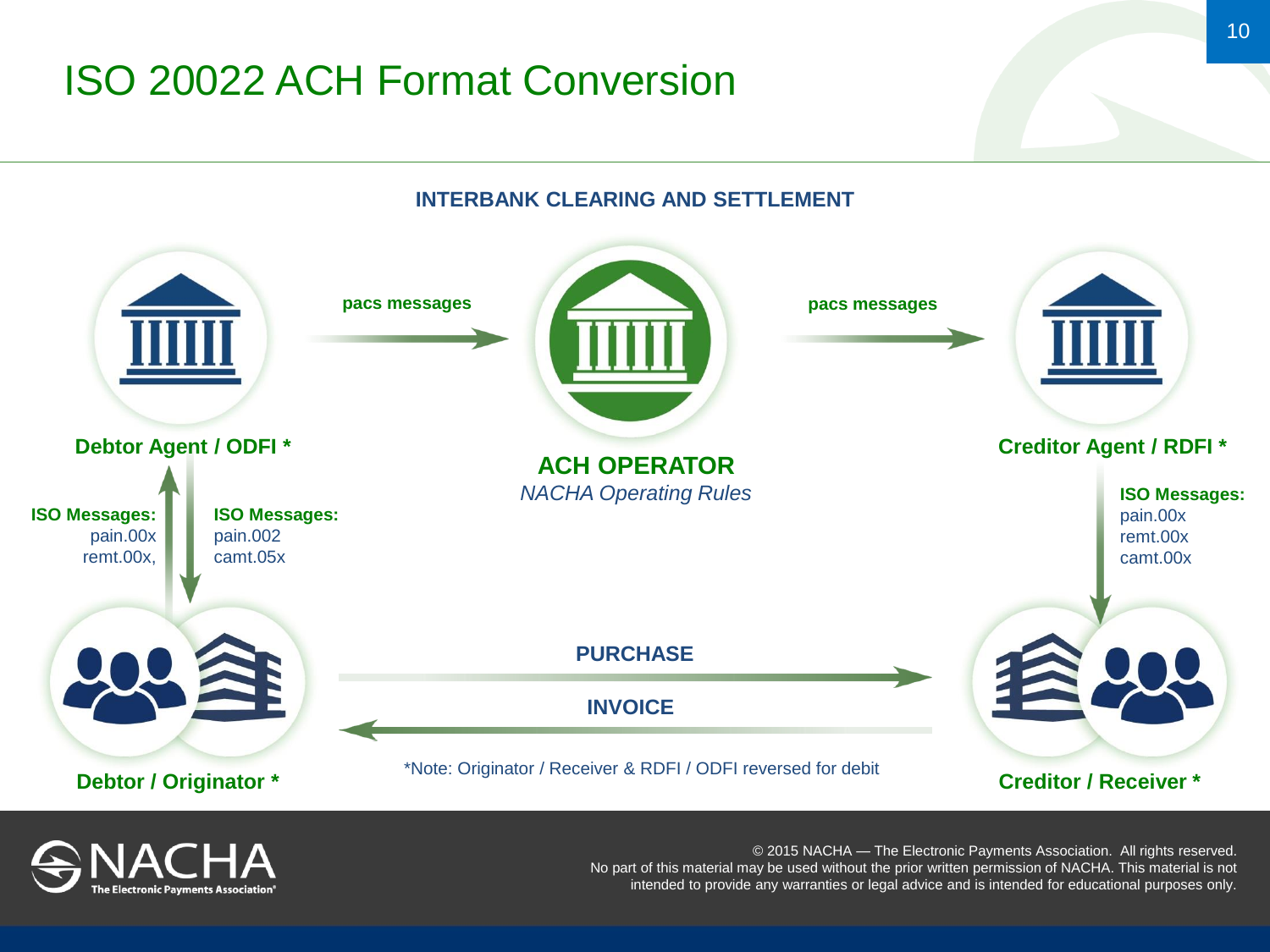#### Integration and conversion activities may allow for investments over time

#### **Integration**

ODFI translates ISO 20022 (pain.remt) Payment Instructions to NACHA format using NACHA Mapping Tool and Guide

ODFI transmits NACHA formatted files to ACH Operators

Operators switch ACH formatted interbank messages example: CCD, CTX, IAT, etc.

#### **Both**

Originator sends ISO 20022 payment instructions (pain.remt.) to ODFI

ODFI receives ISO 20022 payments instructions for processing

RDFI delivers reporting to receivers in format options including EDI, BAI, SWIFT, ISO 20022

Payment receiver processes integrating reporting from RDFI

*NACHA Operating Rules* apply to financial institutions

#### **Conversion**

ODFI sends ISO 20022 (pacs) formatted to ACH Operator (switch)

Operators switch ISO 20022 (pacs) interbank payment messages

© 2015 NACHA — The Electronic Payments Association. All rights reserved. No part of this material may be used without the prior written permission of NACHA. This material is not intended to provide any warranties or legal advice and is intended for educational purposes only.

11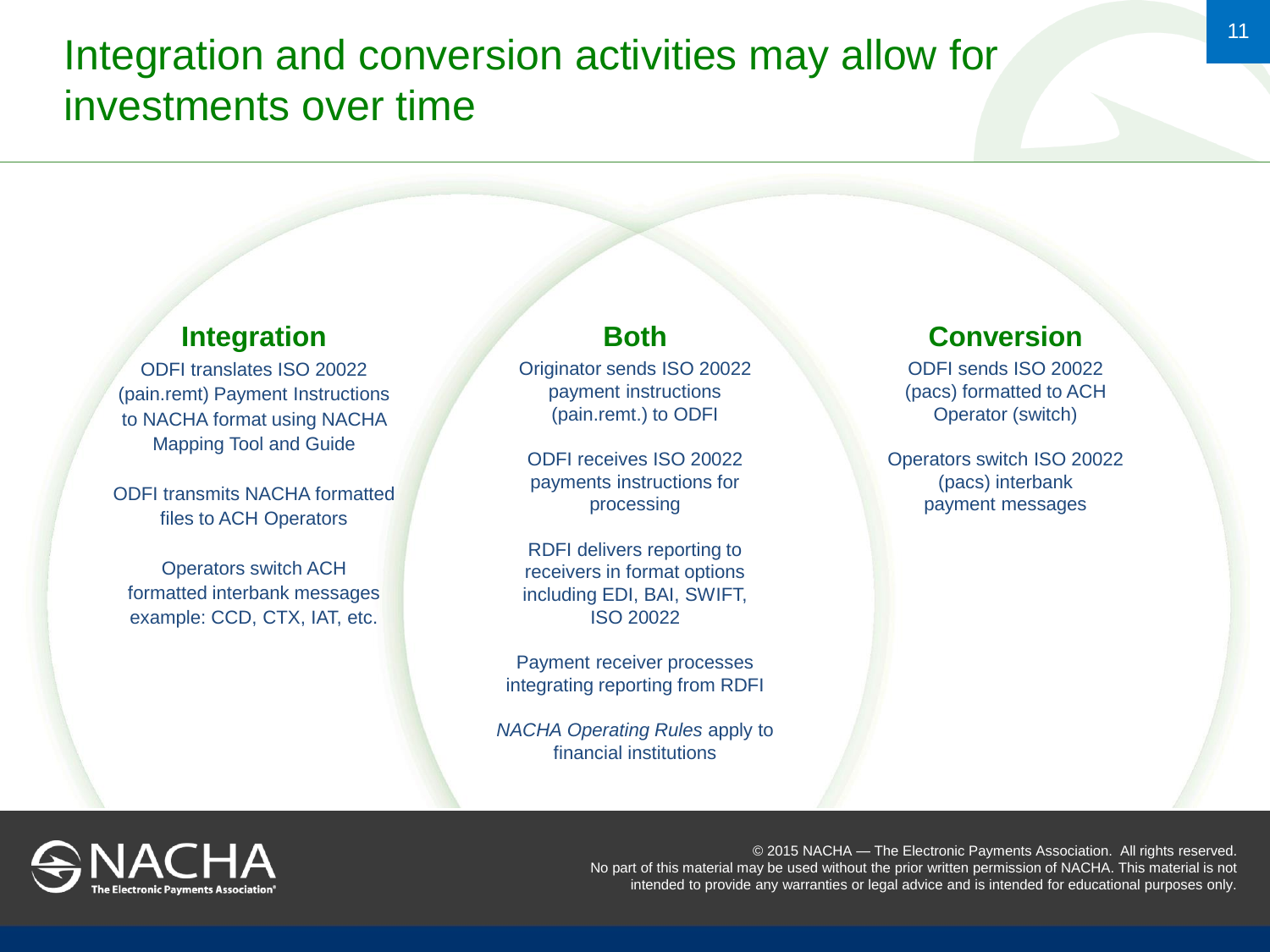## ISO 20022 ACH Conversion Use Cases

- The Payments Innovation Alliance, representing participants of the U.S. ACH Network as well as electronic payment networks in other geographies, formed an ISO 20022 project team to assist NACHA in developing initial use cases for U.S. adoption of the ISO 20022 payments standard for ACH payments
- The project team identified existing and future pain points and opportunities in response to this:

*What could ACH Network users do better, faster or more efficiently with ISO 20022 vs. the current ACH formats?*

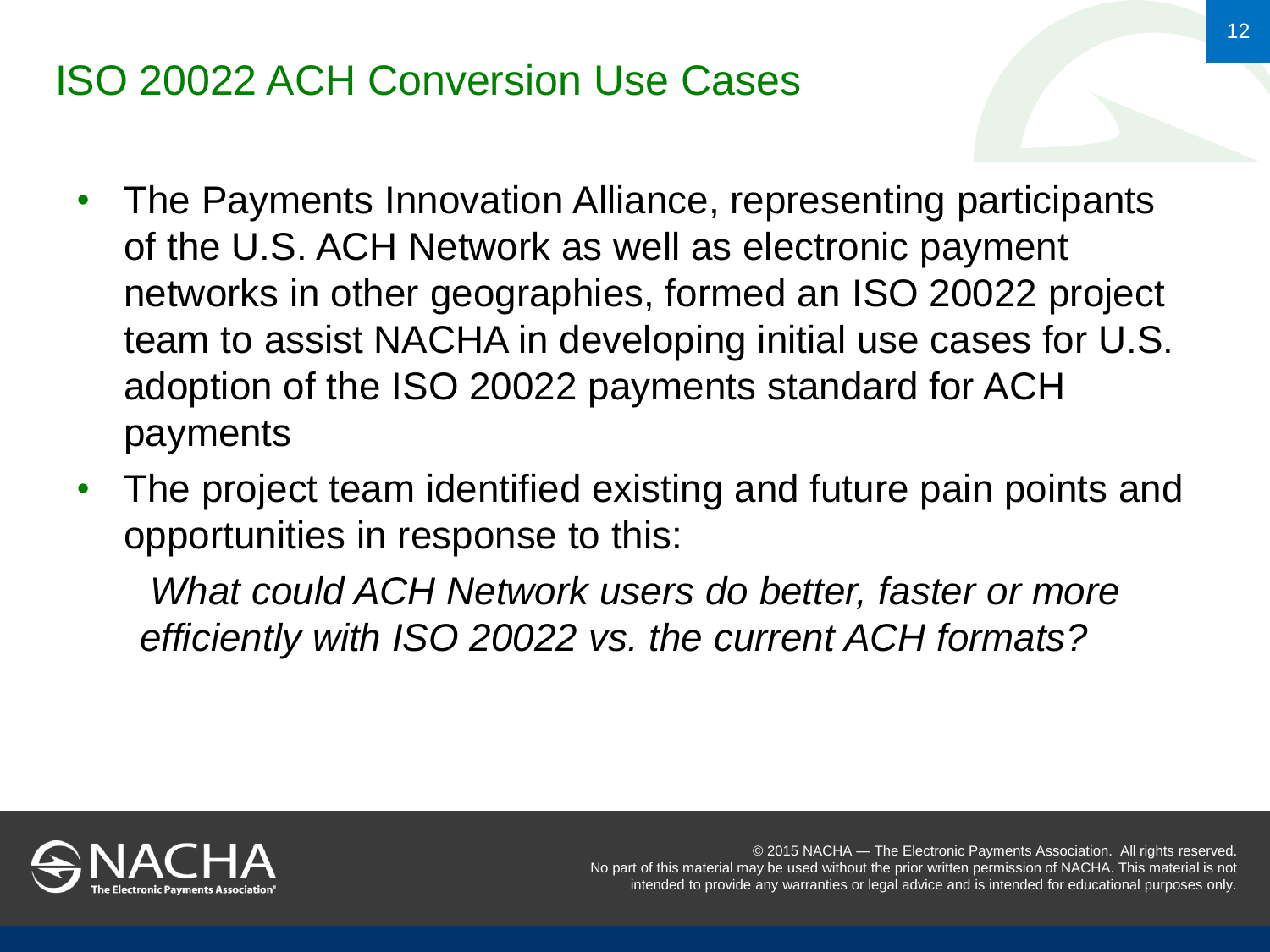### Use Case 1: A Modern Programming Language

#### **Issue with Current ACH Formats**

**Opportunity with ISO 20022 Payment Messages**

The capabilities of modern systems are not designed to process fixed field formats without customization and knowledge of legacy processes, such as getting a flat file onto a Web page for customer approval online or to a beneficiary to reconcile invoice detail can be challenging.

XML is better suited to and makes the data more easily transportable with modern technologies. ISO 20022 XML is designed to support modern systems integration capabilities, resources and other software development languages or SDK's such as C#, Visual Basic.Net, Javascript, Ruby, etc.

**Benefit for Using ISO 20022 for ACH Payments**

- Improved integration with modern infrastructure and less need for customization
- Better support for new payment software and innovation

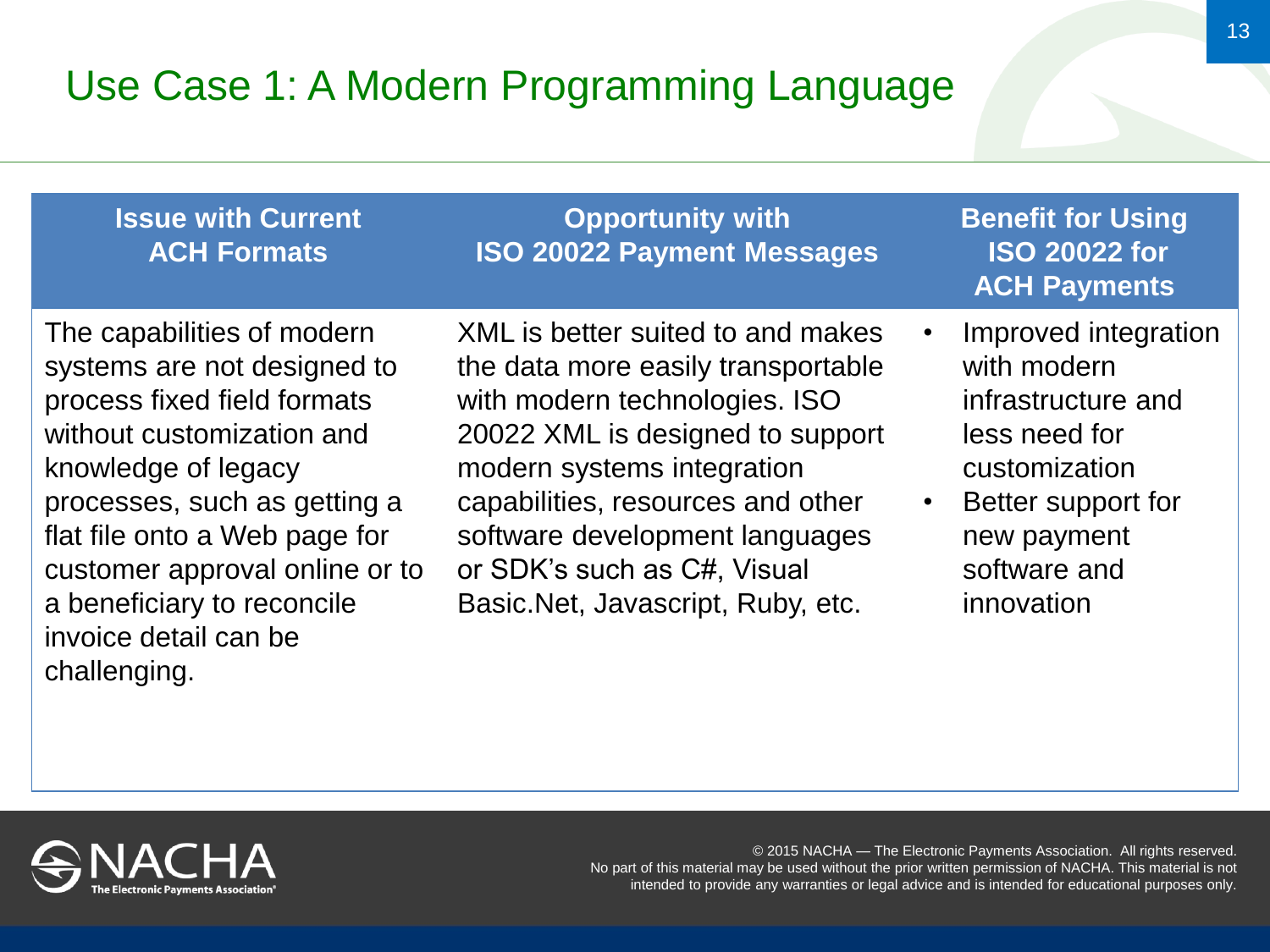#### Use Case 2: XML is more Human Readable

**Issue with Current ACH Formats**

**Opportunity with ISO 20022 Payment Messages** **Benefit for Using ISO 20022 for ACH Payments**

Native ACH files do not carry data labels. In contrast, XML formats use descriptive tags that can make them easier to understand.

As newer generations enter the professional market, familiarity with native file formats such as NACHA or ANSI EDI will become less common, whereas XML will become broader in use.

XML can advance the learning curve as well as achieve synergies with other payment types migrating to this technology.

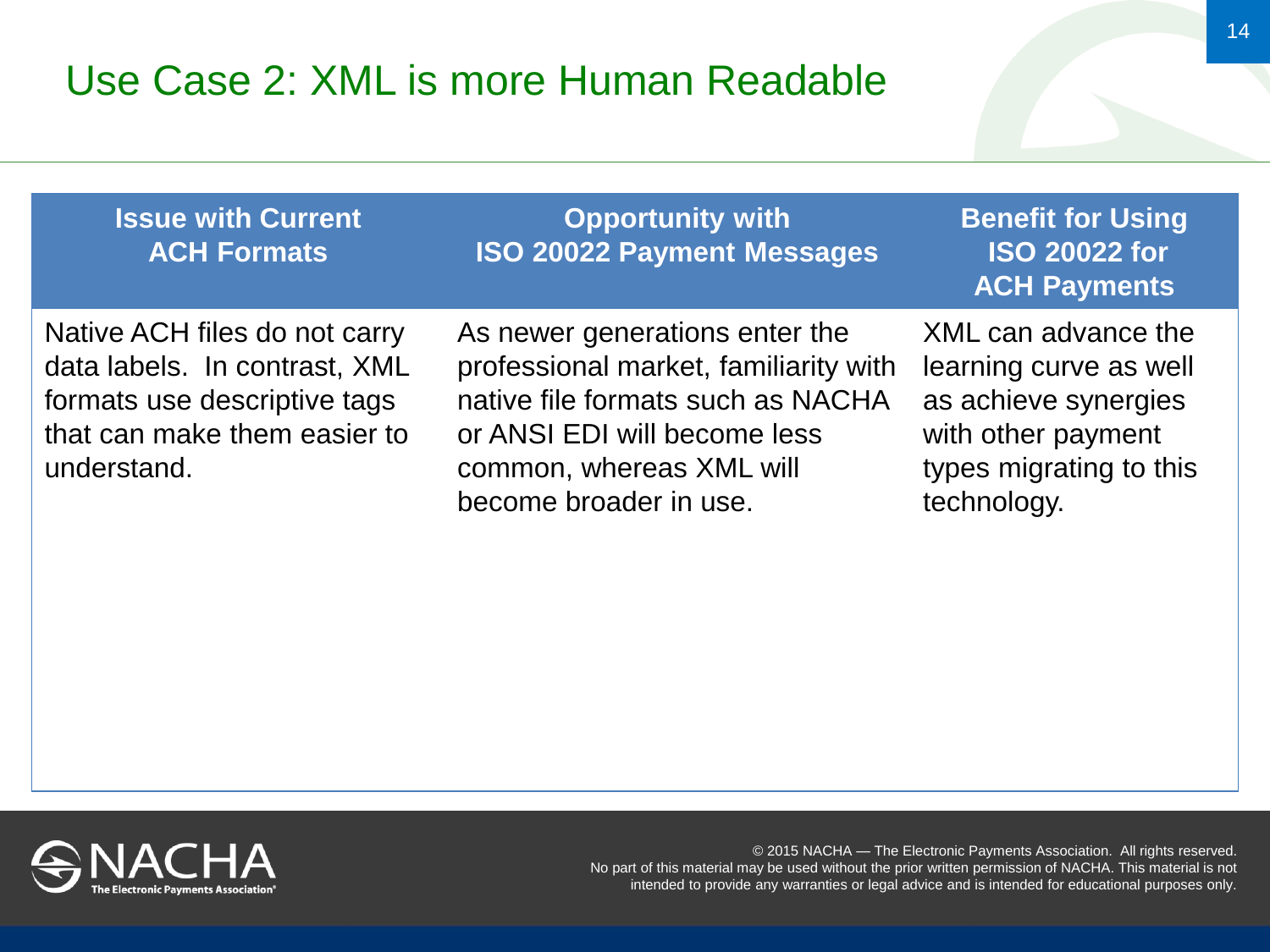### CCD Versus XML Example

**Company / Batch Header Record "5"**



payment instruction

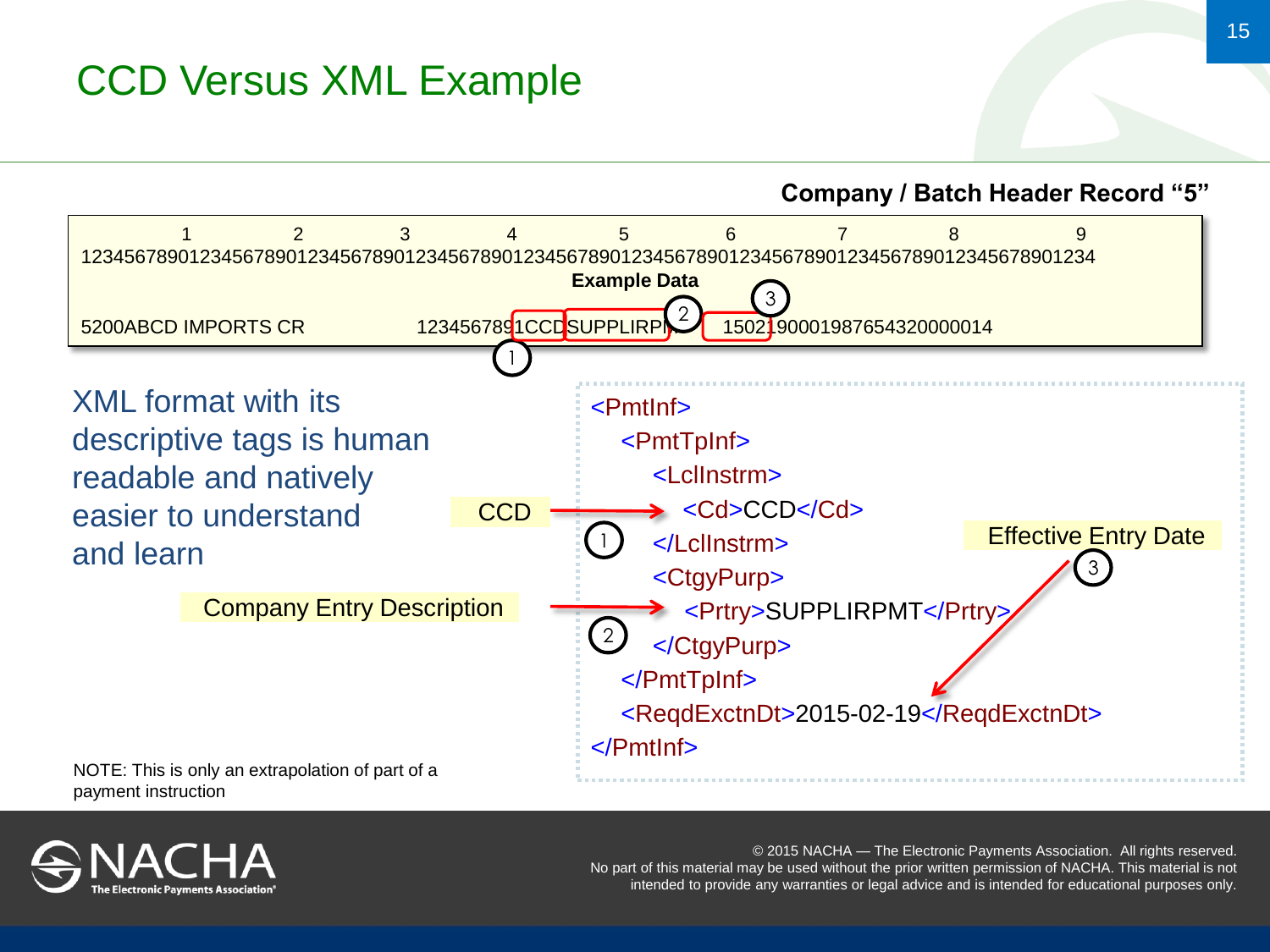### Use Case 3: ISO 20022 Structured Data Facilitates Straight-Through Processing (STP)

| <b>Issue with Current</b><br><b>ACH Formats</b>                                                                                                                                                                                                | <b>Opportunity with</b><br><b>ISO 20022 Payment Messages</b>                                                    | <b>Benefit for Using</b><br><b>ISO 20022 for</b><br><b>ACH Payments</b>                                                                       |
|------------------------------------------------------------------------------------------------------------------------------------------------------------------------------------------------------------------------------------------------|-----------------------------------------------------------------------------------------------------------------|-----------------------------------------------------------------------------------------------------------------------------------------------|
| Today's legacy formats often<br>require financial institutions to<br>send the file for manual repair<br>because the required<br>information has been<br>crammed into other fields than<br>they were intended or<br>populated the wrong fields. | With ISO 20022, each piece of<br>data has a dedicated data element<br>to facilitate scanning and<br>processing. | The parsing of data<br>fields provides a<br>practical advantage<br>particularly concerning<br>enhanced risks and<br>government<br>compliance. |

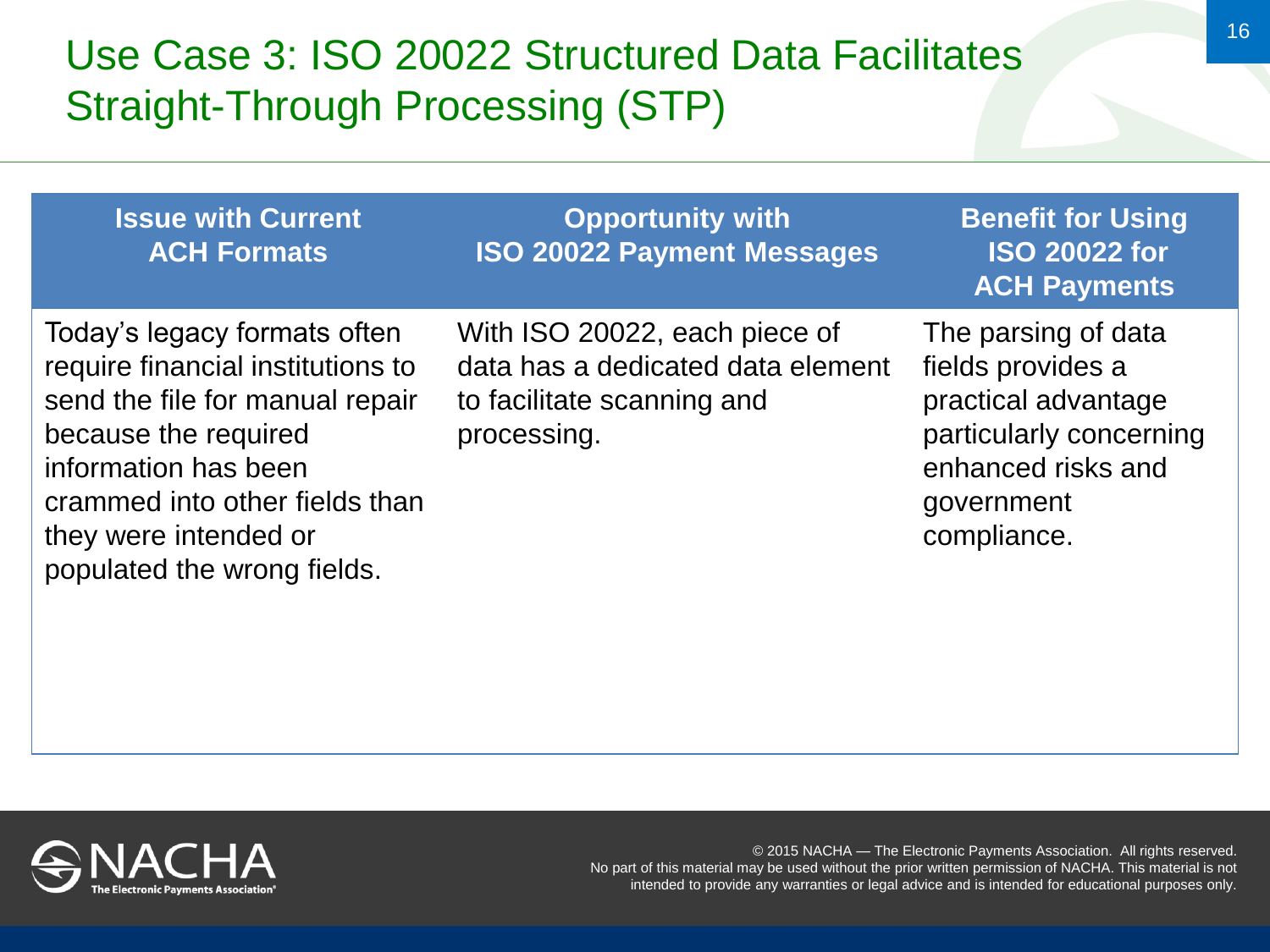### Dedicated ISO 20022 Fields Example



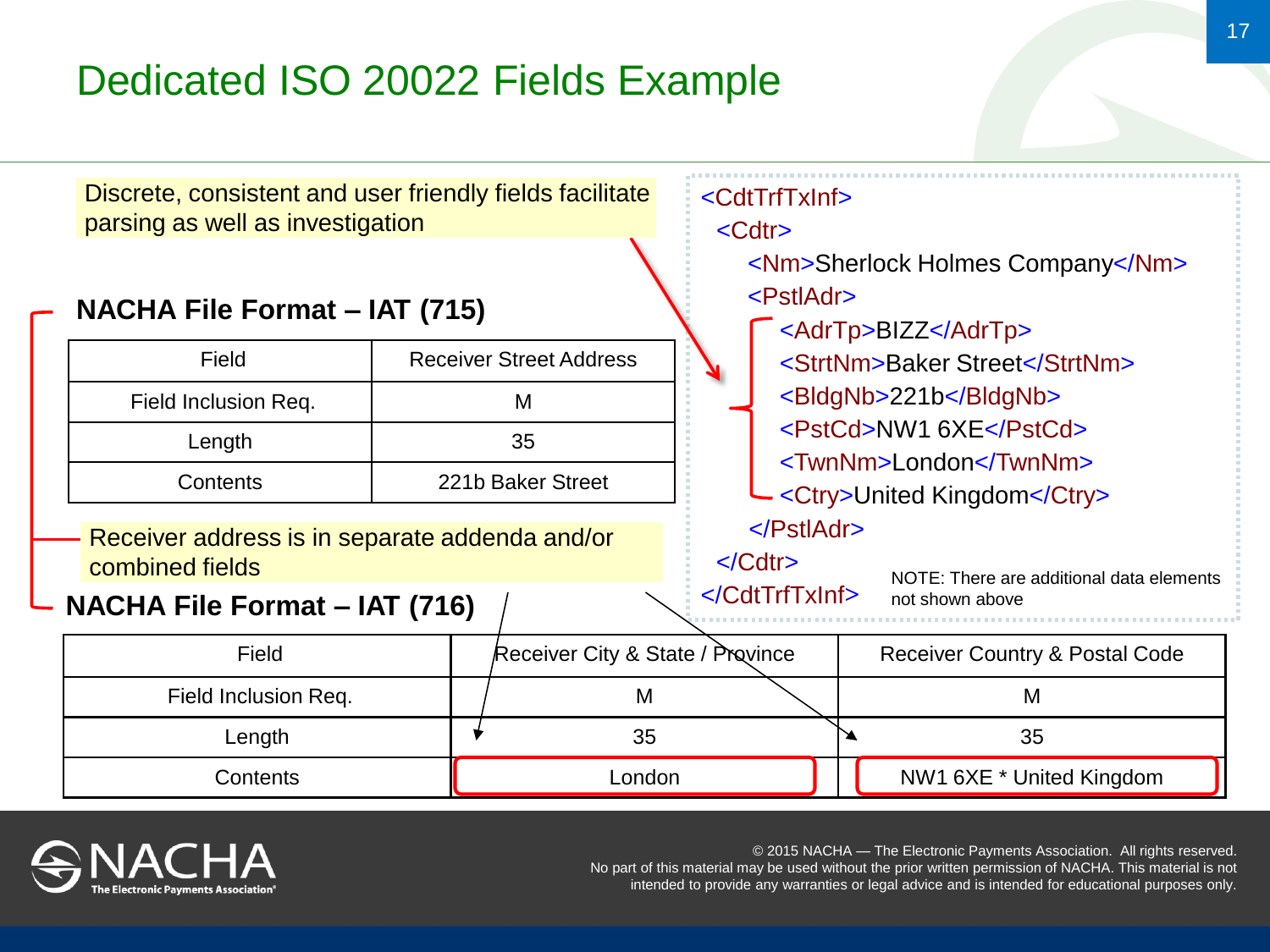### Use Case 4: Single Payment Instruction for All Payment Types

#### **Issue with Current ACH Formats**

**Opportunity with ISO 20022 Payment Messages**

Maintaining/creating unique payment instruction output to ODFI(s) for U.S. wire, ACH and card payment instructions for payments to U.S. trading partners via proprietary formats (as well as payments to be executed through other global systems) is costly and inefficient, and is currently limited to ANSI X12 format.

Corporates wish to reduce cost and create efficiency by combining accounts payable functions for international and domestic ACH and wire transfer payments.

Corporates can send a single payment instruction to any financial institution for multiple payment types and eliminate the need to support proprietary formats for ACH and wire. The corporate payer can identify the payment type within the pain.001 payment instruction.

**Benefit for Using ISO 20022 for ACH Payments**

- Reduced corporate accounts payable staffing needs and increased efficiency by eliminating mapping requirement overhead
- Increased flexibility for creating and maintaining banking relationships
- Improved innovation opportunity

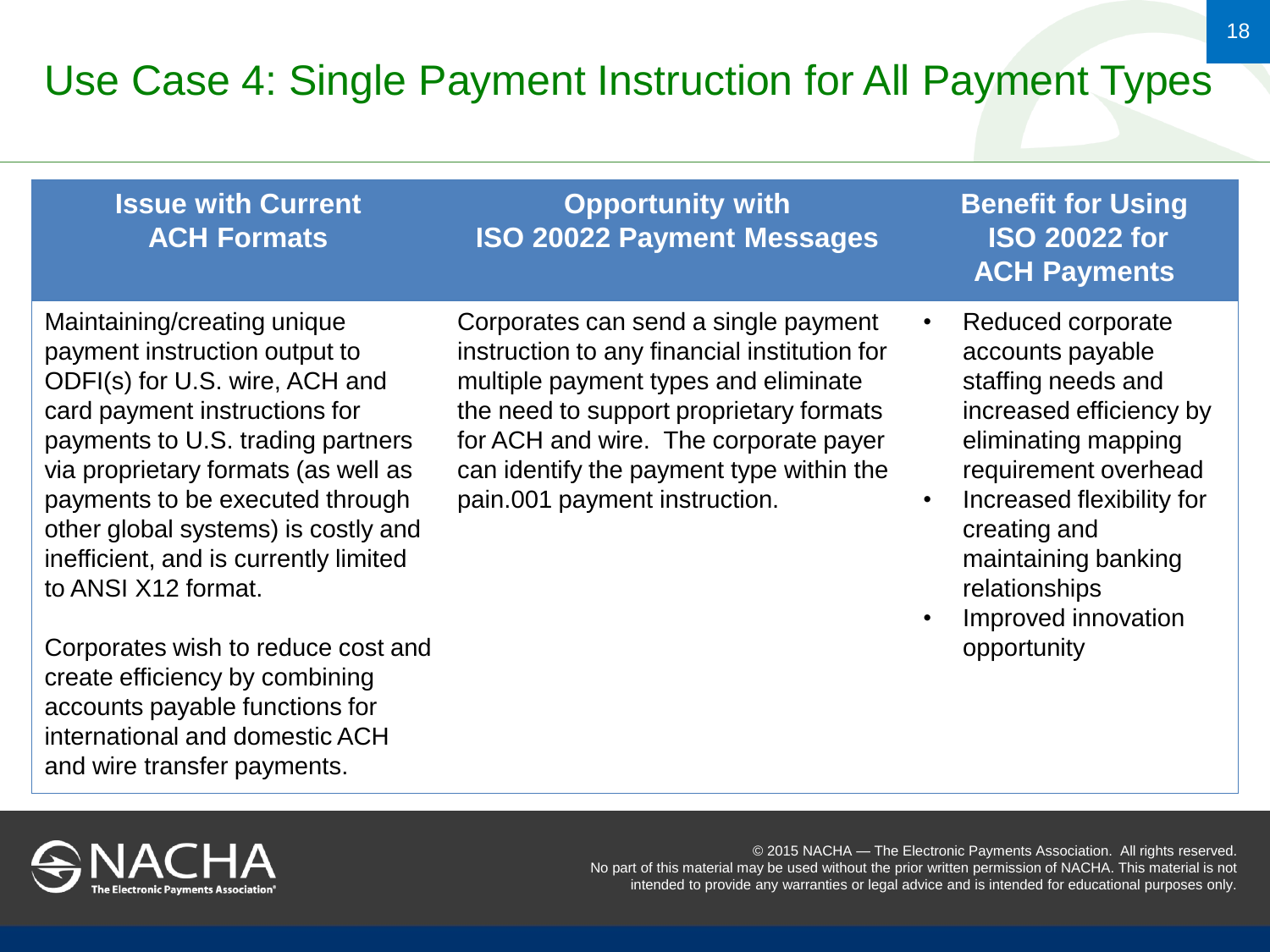### Wire and ACH Payments Example



#### Field Field Company Name Standard Entry Class Code | Effective Entry Date Field Inclusion Req. | M | M | R Length 16 3 R Contents (5) Groovy Enterprises | CCD July 4, 2015  $\overline{5}$

#### **NACHA File Format – CCD Record 6**

| Field                | Receiving DFI ID | <b>DFI Account Number</b> | Amount   | <b>Receiving Company</b><br>Name |
|----------------------|------------------|---------------------------|----------|----------------------------------|
| Field Inclusion Req. | Μ                |                           | M        |                                  |
| Length               |                  |                           | 10       |                                  |
| <b>Contents</b>      | 021030004        | 3<br>14170001             | \$50,000 | 4) Austin Powers Inc.            |

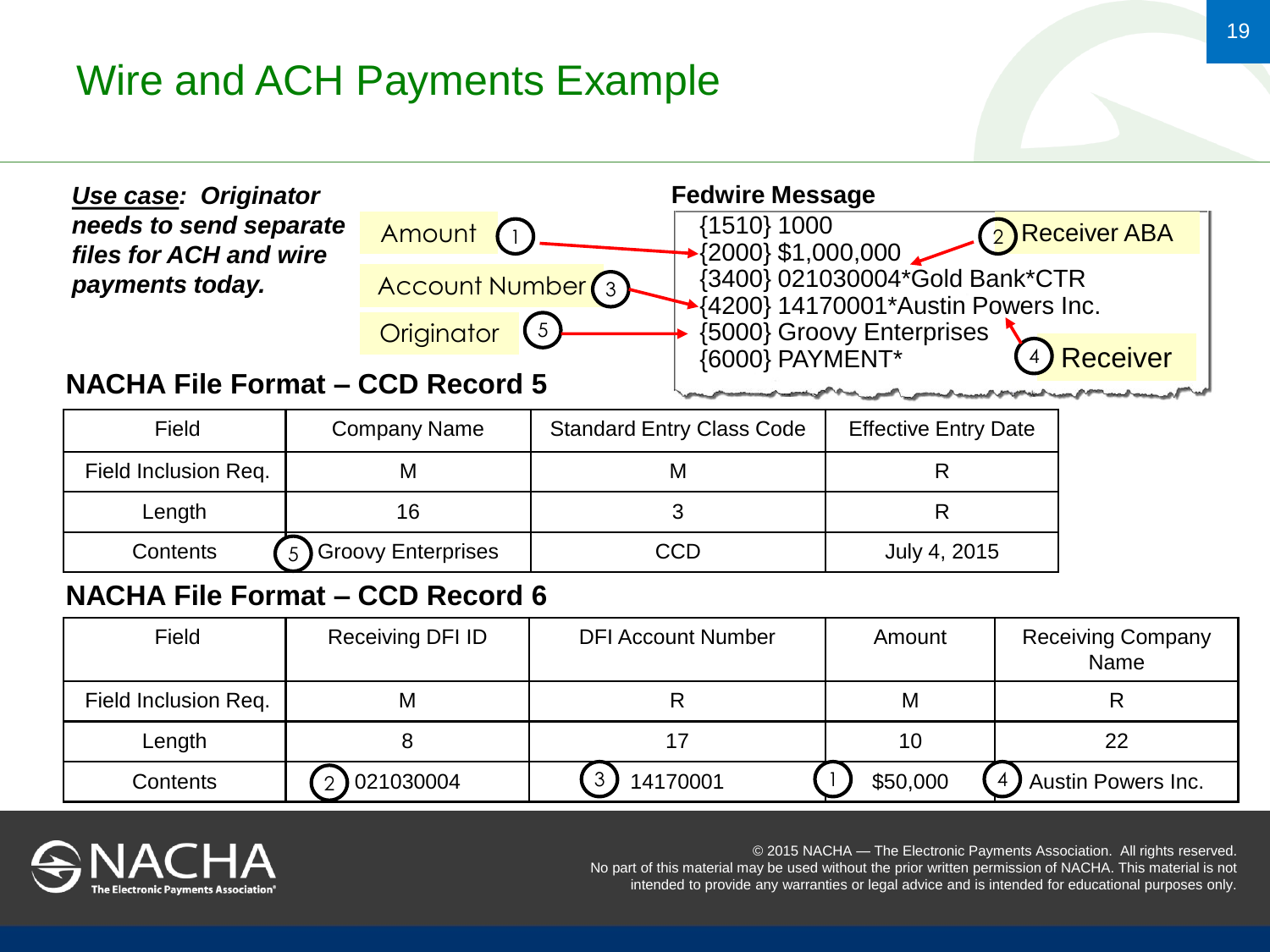### Wire and ACH Payments Example



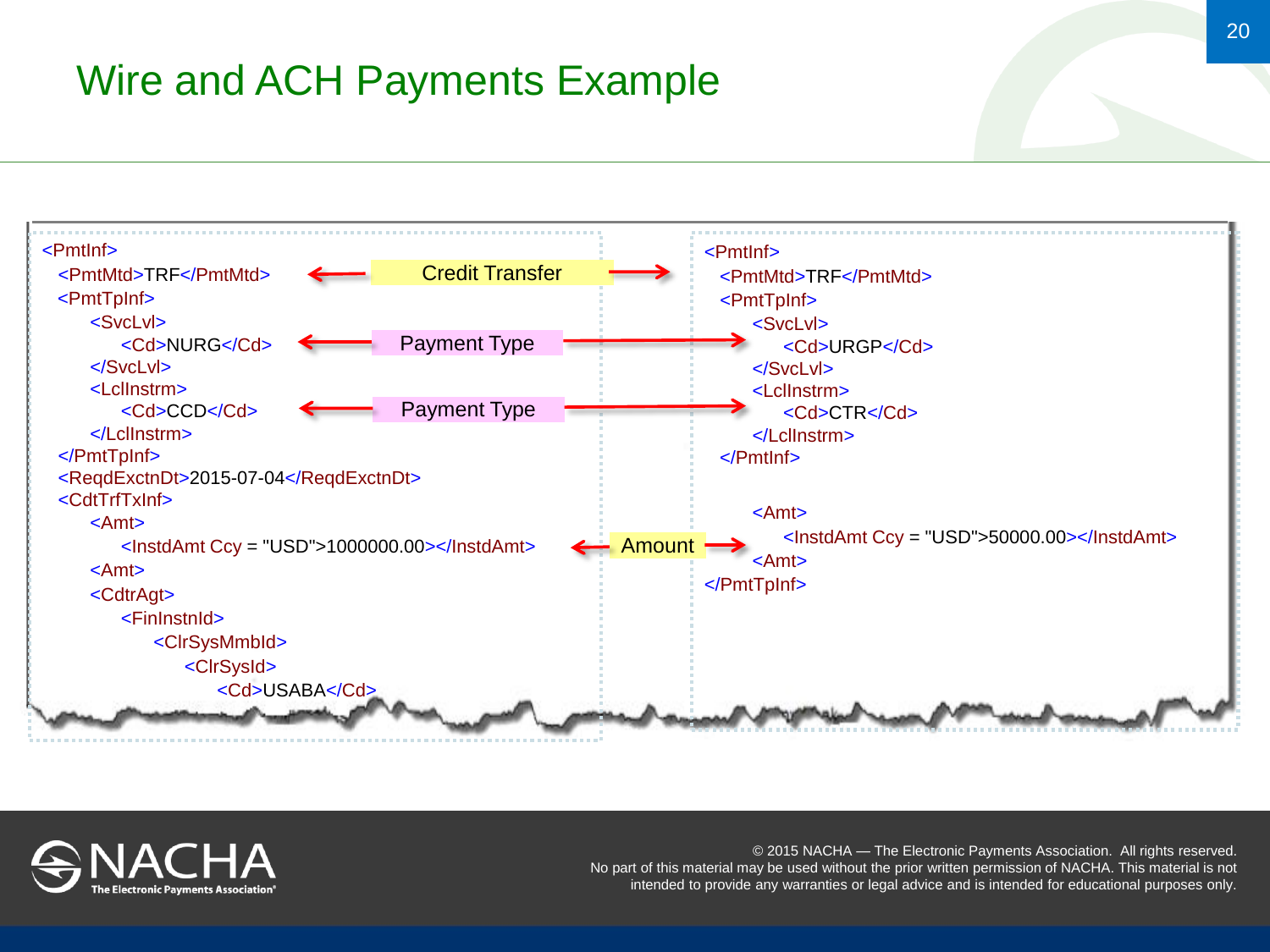#### Wire and ACH Payments Example



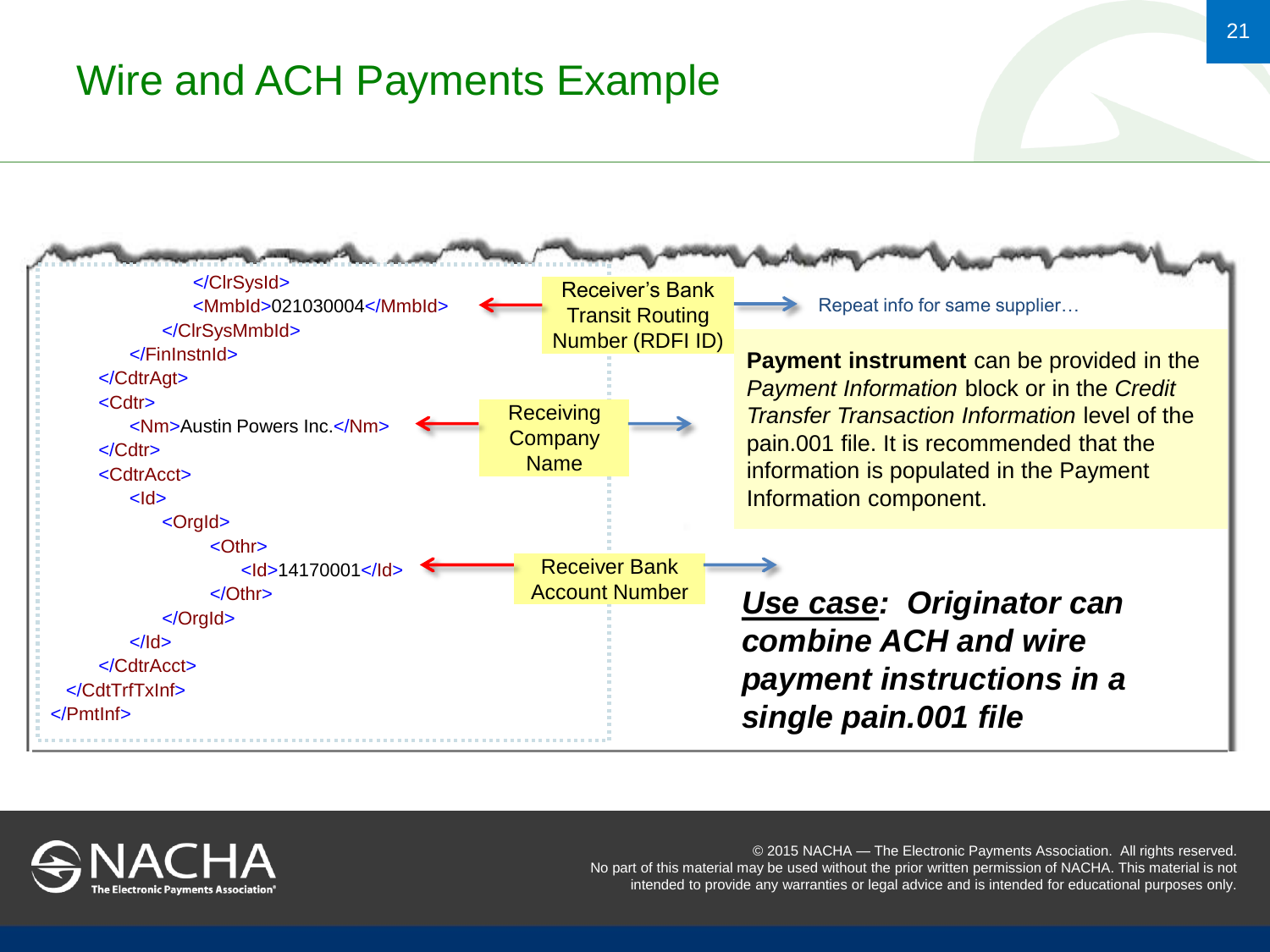### Use Case 5: Flexibility in Data Formats and Field Definition

#### **Issue with Current ACH Formats**

**Opportunity with ISO 20022 Payment Messages**

The current fixed field ACH formats have limited flexibility in addressing evolving stakeholder data requirements. For example, insurers would like to include the National Provider Identifier (NPI) to ensure proper payment routing. Providers may potentially supply one or multiple NPI numbers, the latter of which cannot be accommodated easily in the NACHA file format. Today it can only be achieved through a bilateral agreement re-defining an existing field of the payment instruction.

ISO 20022 payments are not limited by fixed field formats, are able to carry more descriptive data, and depending on the field, may occur multiple times in contrast to ACH.

**Benefit for Using ISO 20022 for ACH Payments**

- Eliminates the need for special bilateral agreements on data field definitions and usage
- Facilitates evolving needs of user communities to define data needs in a standardized process

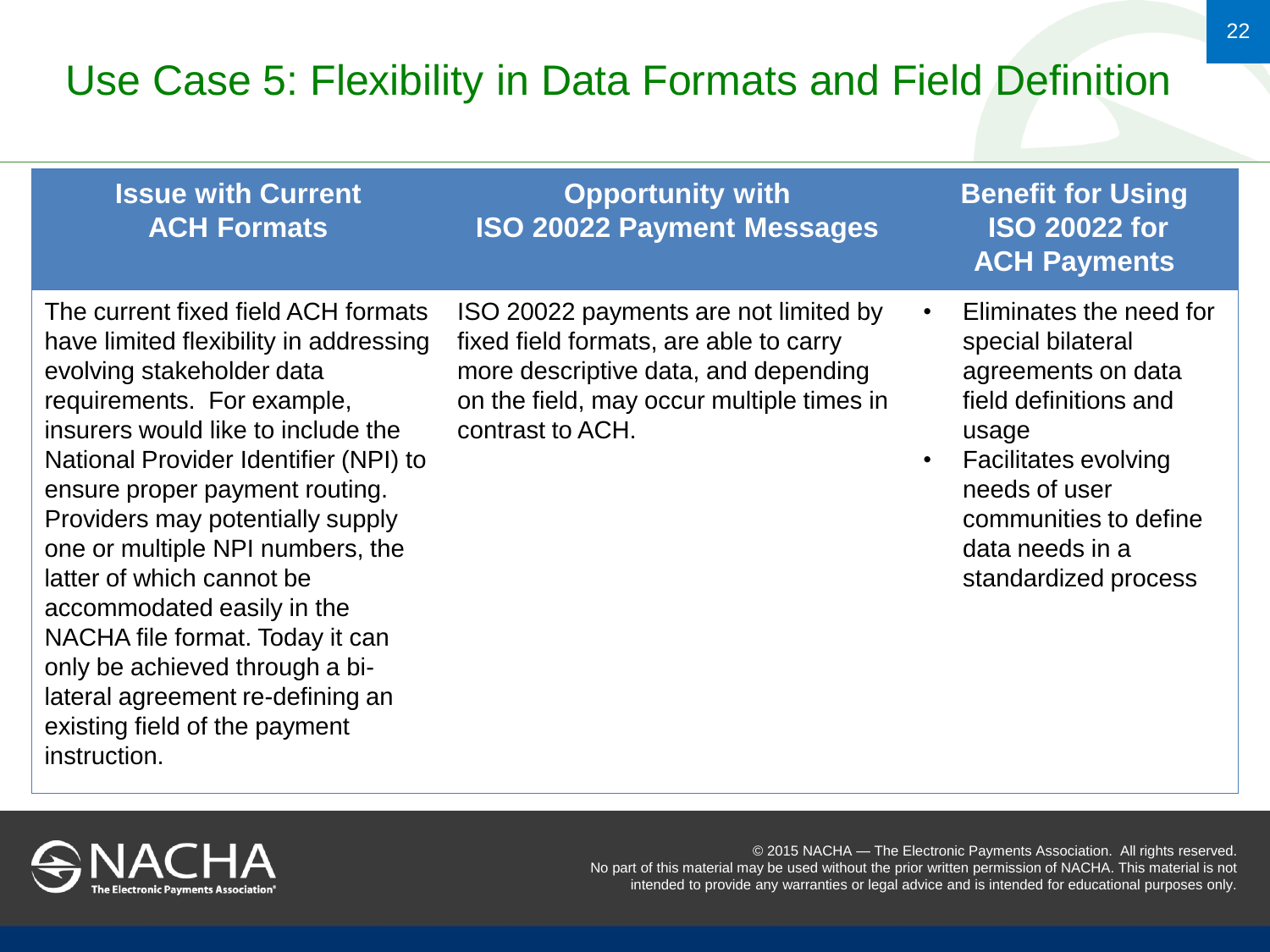### Example of Flexibility in Data Formats – Addressing Healthcare Industry Vertical (NPI) Need



#### **NACHA File Format – CCD Record 6**

| Field                   | Receiving<br>DFI ID | <b>Check Digit</b> | <b>DFI</b> Account<br><b>Number</b> | Amount  | Identification<br><b>Number</b> | Receiving<br><b>Company Name</b> |
|-------------------------|---------------------|--------------------|-------------------------------------|---------|---------------------------------|----------------------------------|
| Field Inclusion<br>Req. | M                   | M                  |                                     | M       |                                 | R                                |
| Length                  |                     |                    | 17                                  | 10      | 15                              | 22                               |
| <b>Contents</b>         | 021030004           | 9                  | 14170001                            | \$5,000 | 133557799                       | <b>BlueCare</b>                  |

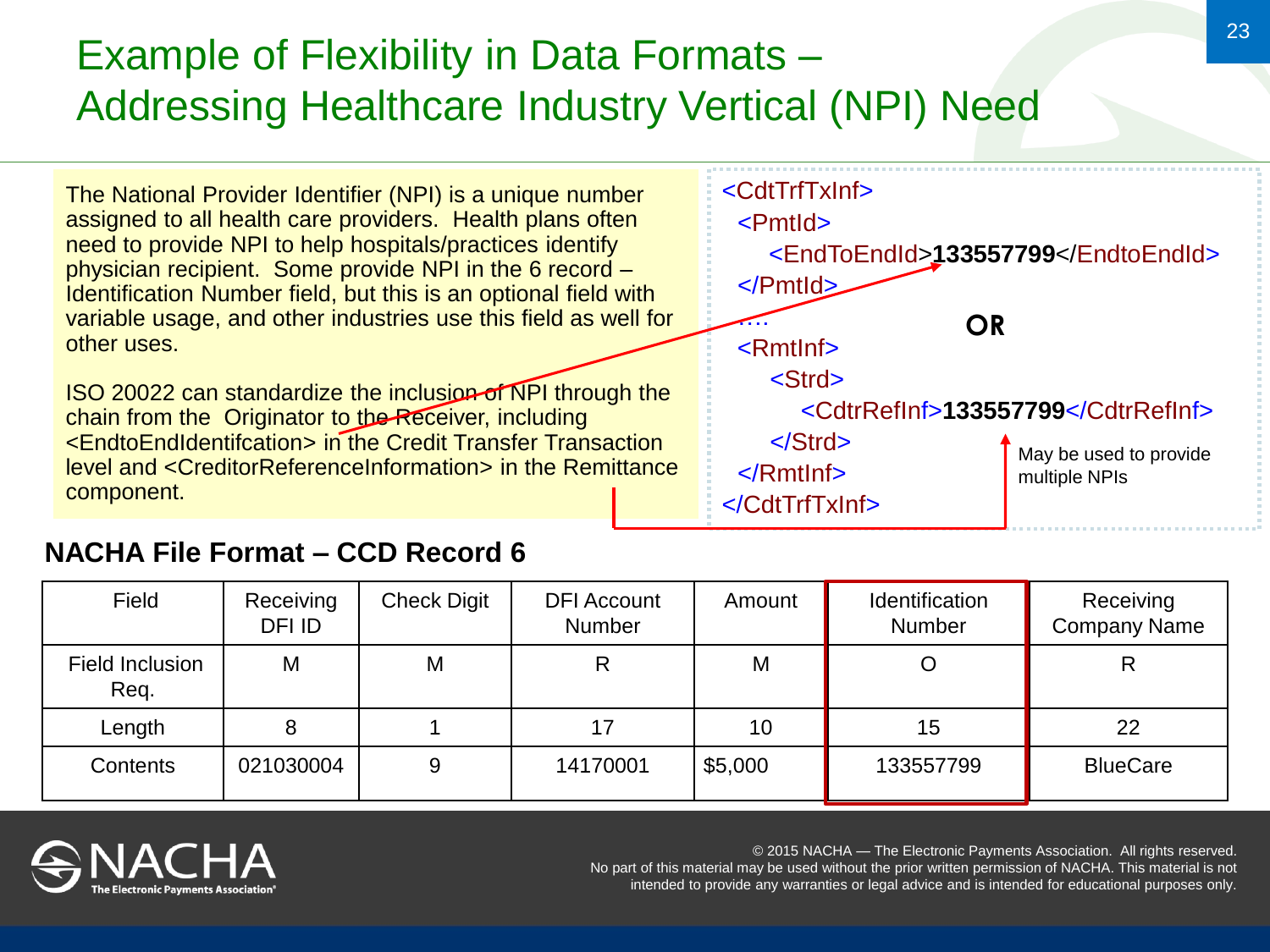### Use Case 6: Field Length Restrictions and Data Truncation

| <b>Issue with Current</b><br><b>ACH Formats</b>                                                                                                                                                                                                                                                        | <b>Opportunity with</b><br><b>ISO 20022 Payment Messages</b>                                                                                        |           | <b>Benefit for Using</b><br><b>ISO 20022 for</b><br><b>ACH Payments</b>                                                                                                                                                                  |
|--------------------------------------------------------------------------------------------------------------------------------------------------------------------------------------------------------------------------------------------------------------------------------------------------------|-----------------------------------------------------------------------------------------------------------------------------------------------------|-----------|------------------------------------------------------------------------------------------------------------------------------------------------------------------------------------------------------------------------------------------|
| The fixed field length<br>requirements of the existing<br>ACH format can result in the<br>truncation of data that could<br>cause interruption of straight-<br>through processing (and may<br>further complicate processing<br>based on having to develop<br>unique truncation business<br>procedures). | ISO 20022 data fields do not have<br>length restrictions, so data will be<br>received as sent, and will not be<br>truncated in an arbitrary manner. | $\bullet$ | Improved straight<br>through processing<br>by eliminating need<br>to develop additional<br>procedures related<br>to data truncation<br>e.g., more on-<br>boarding work,<br>manual<br>investigation, emails<br>sent to the<br>beneficiary |

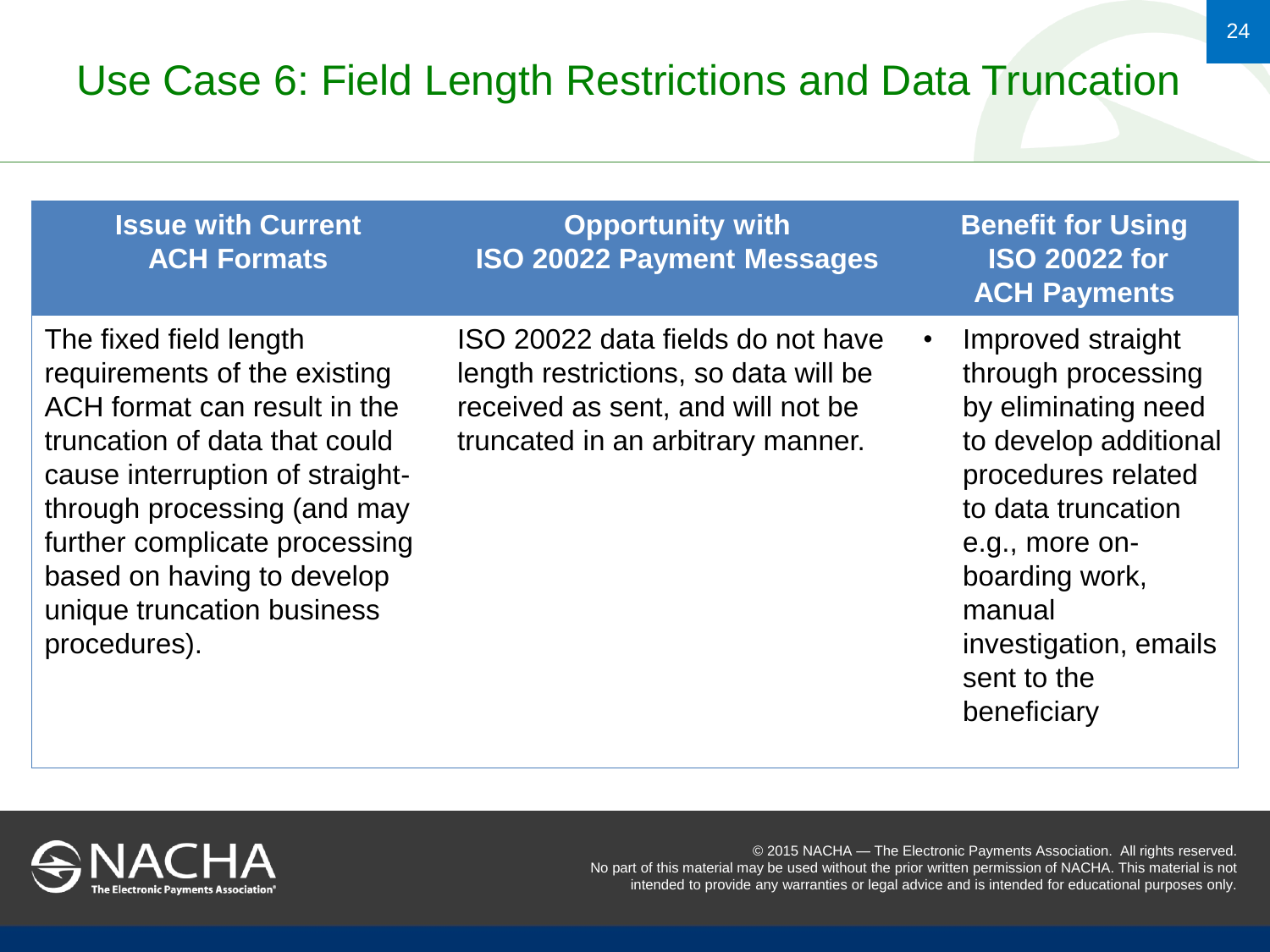# Truncation Example 1 - pain.001 to NACHA CCD





#### **NACHA File Format – Record 5**

| <b>Field</b>         |   | Record Type Code   Service Class Code | Company Entry<br><b>Description</b> |
|----------------------|---|---------------------------------------|-------------------------------------|
| Field Inclusion Req. | M | M                                     | M                                   |
| Length               |   |                                       |                                     |
| Contents             |   | 220                                   | <b>HCCLAIMPMT</b>                   |



© 2015 NACHA — The Electronic Payments Association. All rights reserved. No part of this material may be used without the prior written permission of NACHA. This material is not intended to provide any warranties or legal advice and is intended for educational purposes only.

Max 10 text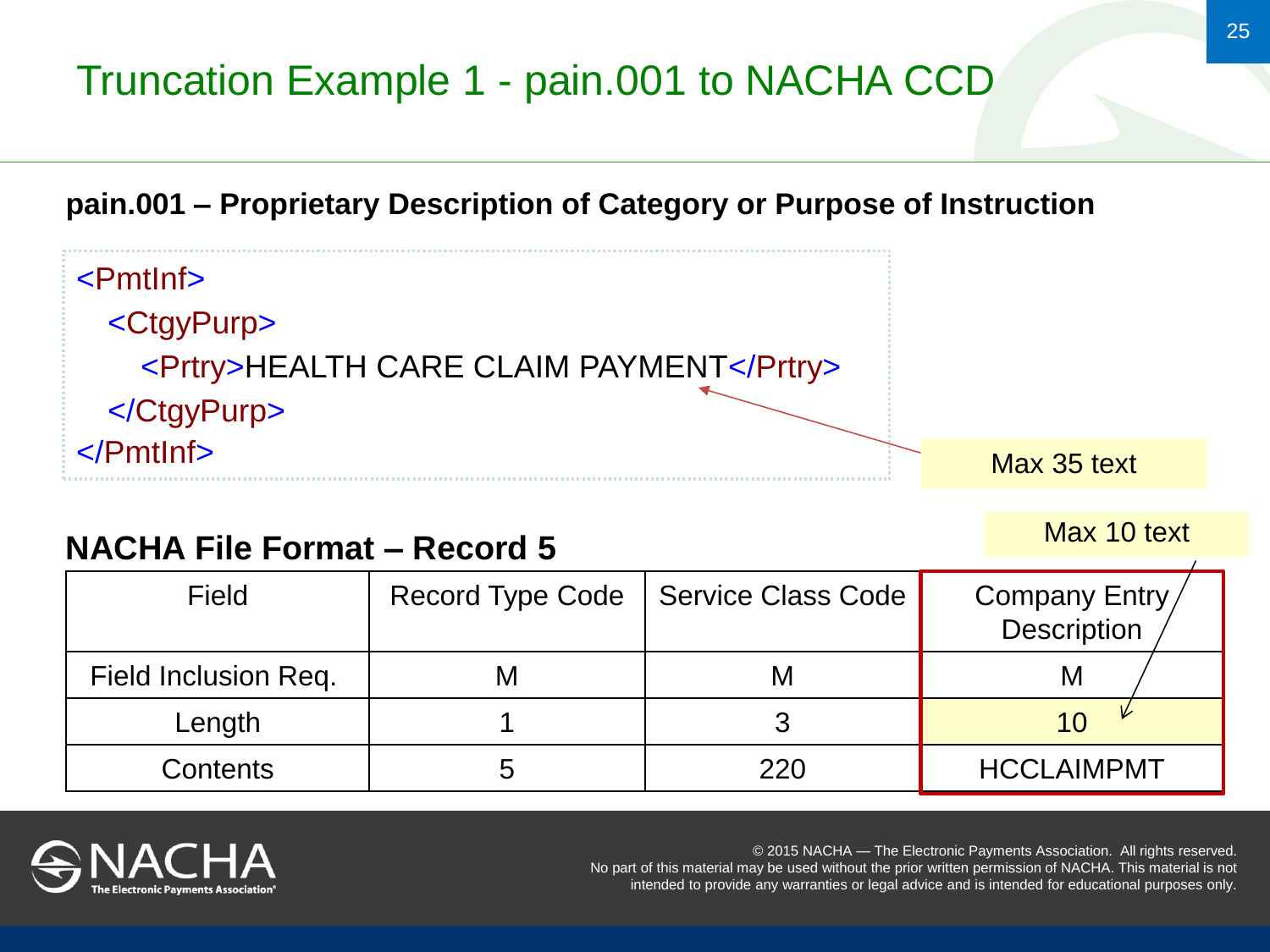#### **pain.001 – Debtor Name / Company Name / Originator**

<Dbtr> <Nm> American Family Life Assurance Company of Columbus</Nm> </Dbtr> </PmtInf> Max 140 text

#### **NACHA File Format – Record 5**

| Field                | Record Type Code   Service Class Code | Company Name/    |
|----------------------|---------------------------------------|------------------|
| Field Inclusion Req. | M                                     | M                |
| Length               |                                       | 16               |
| <b>Contents</b>      | 220                                   | AmericanFamilyLi |
|                      |                                       |                  |

<PmtInf>

© 2015 NACHA — The Electronic Payments Association. All rights reserved. No part of this material may be used without the prior written permission of NACHA. This material is not intended to provide any warranties or legal advice and is intended for educational purposes only.

Max 16 text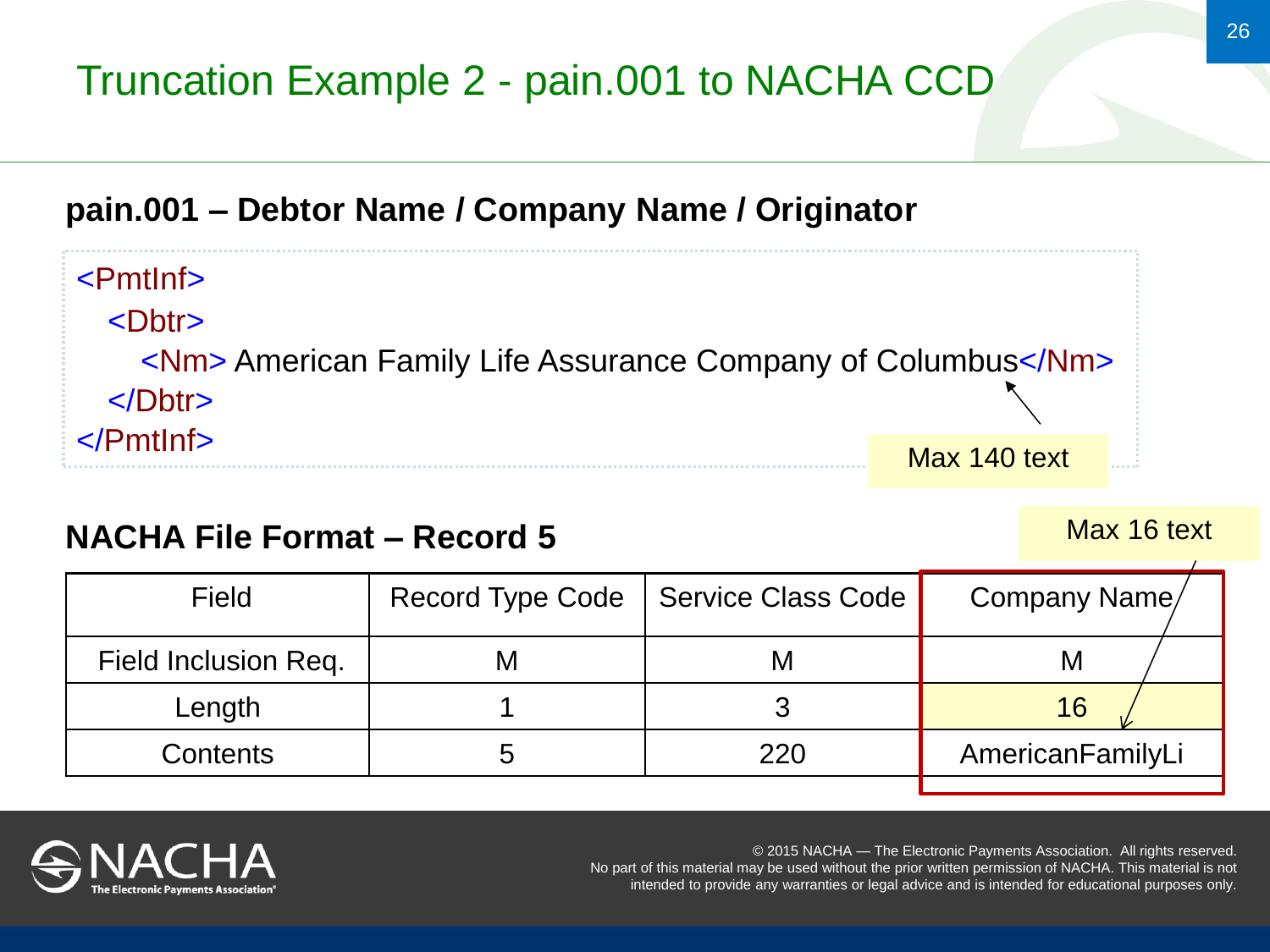### Use Case 7: Regulatory Compliance Improvement

| <b>Issue with Current</b><br><b>ACH Formats</b>                                                                                                                                                                                                                                                                                                                | <b>Opportunity with</b><br><b>ISO 20022 Payment Messages</b>                                                                                                                                                                          | <b>Benefit for Using</b><br><b>ISO 20022 for</b><br><b>ACH Payments</b>         |
|----------------------------------------------------------------------------------------------------------------------------------------------------------------------------------------------------------------------------------------------------------------------------------------------------------------------------------------------------------------|---------------------------------------------------------------------------------------------------------------------------------------------------------------------------------------------------------------------------------------|---------------------------------------------------------------------------------|
| Banks – and corporates –<br>have added costs because the<br>monitoring and reporting is<br>difficult by locating/reporting<br>required information in<br>disparate payment systems.<br>Also, the ACH currently is not<br>able to support some<br>regulatory monitoring<br>requirements, such as<br>identification of ultimate<br>creditor and ultimate debtor. | ISO 20022 messaging already<br>includes additional identification<br>data elements that cannot be<br>carried in ACH transactions, and<br>can standardize the identification<br>of regulatory data fields across all<br>payment types. | Streamlined and<br>enhanced regulatory<br>reporting and<br>requirement tracking |

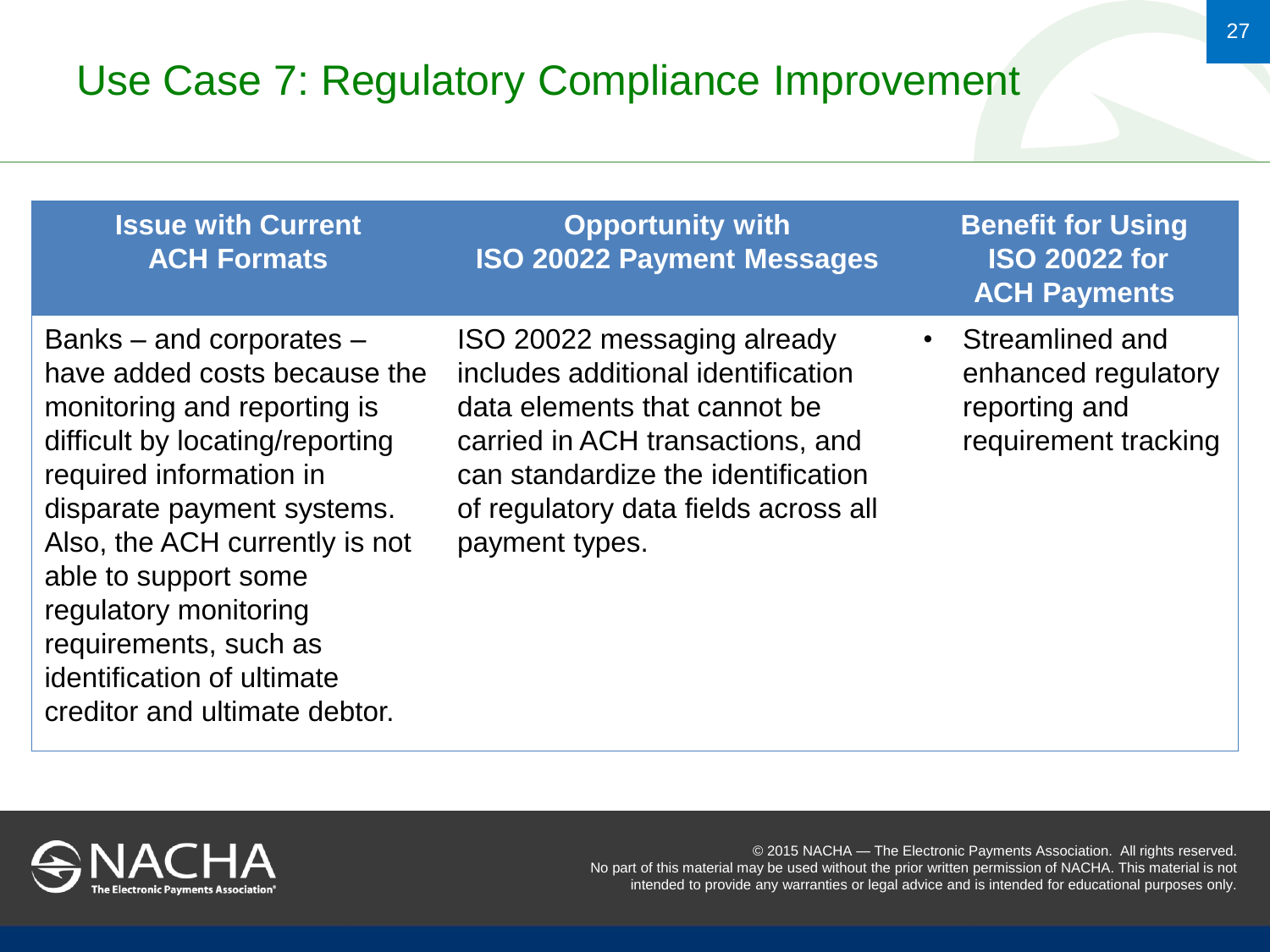### Detailed Party Information Examples



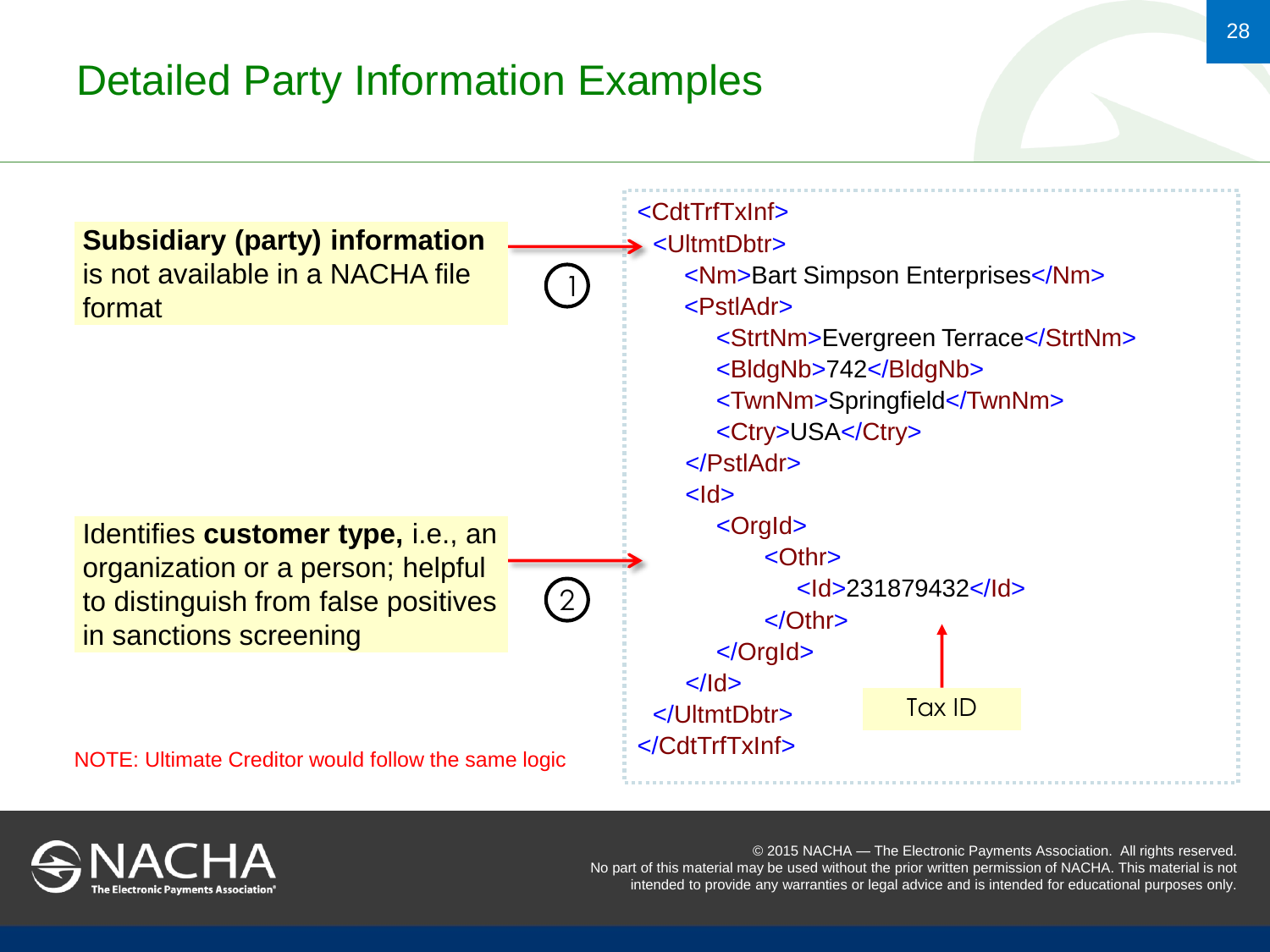#### Use Case 8: International Cross Border Payments

#### **Issue with Current ACH Formats**

The International ACH transactions (IAT) support cross border payments and also is supported within the International Payments Framework Association mapping gateway, hosted by the Federal Reserve and NACHA's ISO 20022 Mapping Guide and Tool. However, mapping IAT and ISO 20022 does not allow business to transmit the structured remittance information due to size restriction and lack of worldwide use of ANSI X12 data segments that can be transmitted in IAT addenda records.

Conversion to ISO 20022 will eliminate the need for mapping and allow cross border B2B payments to carry additional remittance information as well as align with remittance data content and structure in use globally in contrast to NACHA's current requirement of ANSI ASC X12 formatted data segments.

**Opportunity with ISO 20022 Payment Messages**

#### **Benefit for Using ISO 20022 for ACH Payments**

- Corporates will be able to use the low cost and efficient ACH networks to process complex B2B payments
- Financial Institutions can offer remittance services for cross border payments
- Facilitate process automation

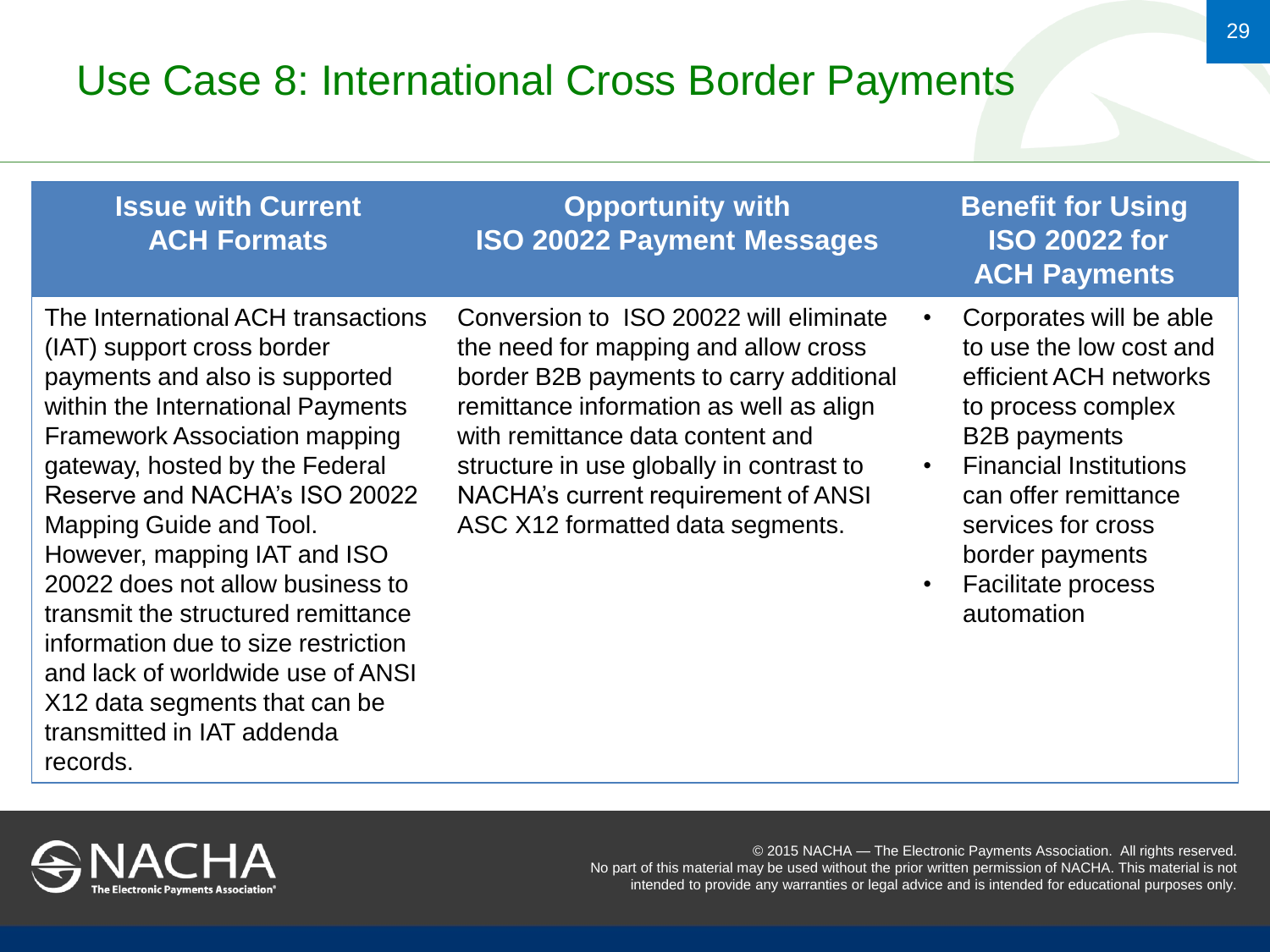#### International Cross Border Payments Example

**Optional Addenda Record for Remittance Information (717)**

 $1$  and  $2$  3 and  $4$  5 6 7 8 9 12345678901234567890123456789012345678901234567890123456789012345678 90123456789012345678901234 **E x a m p l e D a t a** n prooties todey IAT poument In practice, today IAT payment related addenda is sent in an unstructured format (though NACHA requires ANSI X12 formatted data). ISO 20022 offers structure, consistency and can facilitate automation of processes. <CdtTrfTxInf> <RmtInf> <Strd> <RfrdDocInf>  $<$ Tp $>$  <CdOrPrtry> <Cd>CINV</Cd> </CdOrPrtry>  $<$ Tp $>$  <Nb>4562121</Nb> <RltdDt>2014-09-08</RltdDt> </RfrdDocInf> <RfrdDocAmt> <DuePyblAmt Ccy="USD">10000.00</DuePyblAmt> <DscntApldAmt> <Amt Ccy="USD">500.00</Amt> </DscntApldAmt> </RfrdDocAmt> </Strd> </RmtInf> </CdtTrfTxInf> NOTE: There are additional data elements not illustrated here